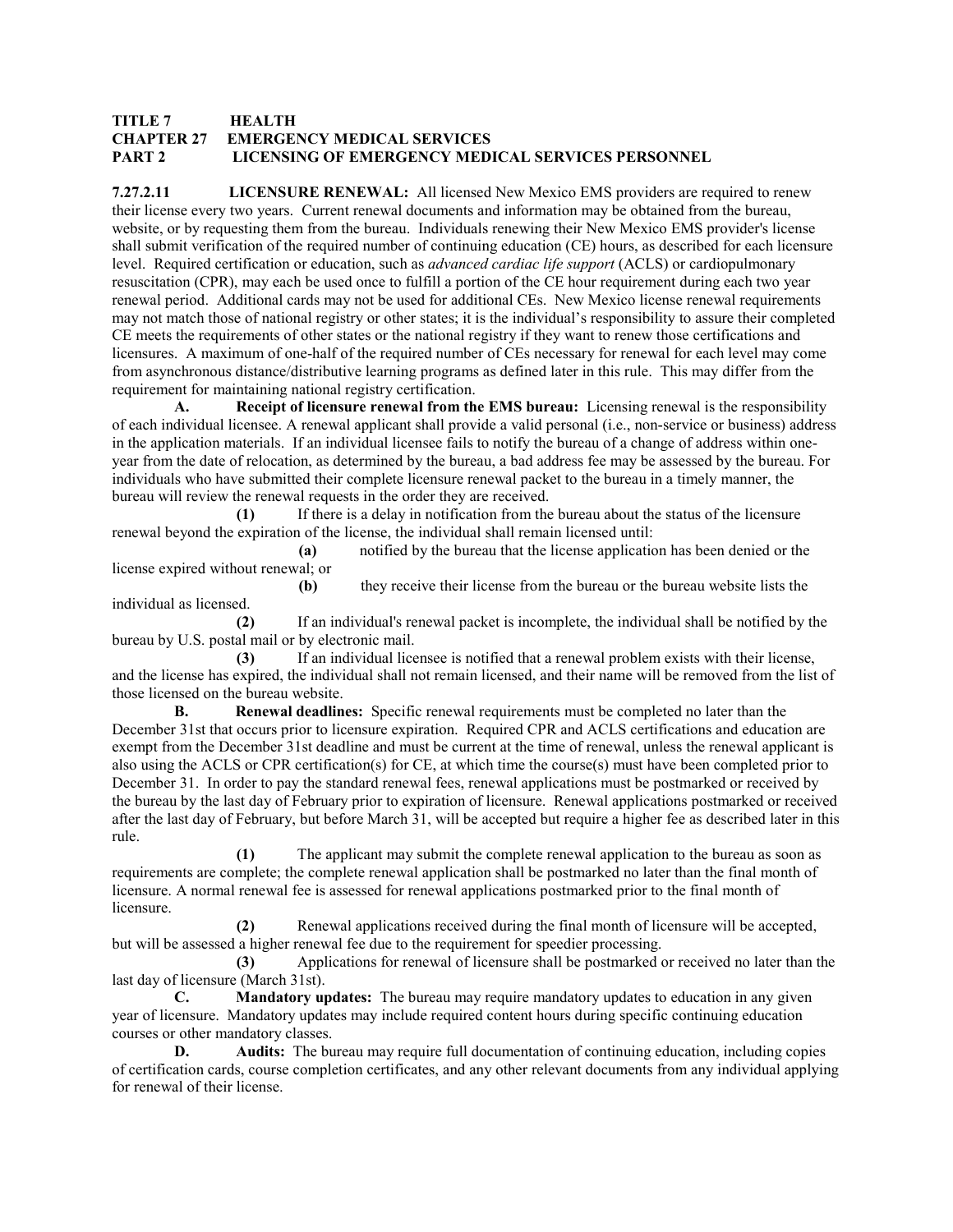**E. Waivers:** The licensing commission may, for good cause shown, waive portions of these rules pertaining to licensure renewal pursuant to 7.27.2.14 NMAC of these rules. Persons requesting waivers for licensure renewal shall submit requests in writing to the EMS licensing commission, in care of the bureau.

 **F. Licensed emergency medical dispatcher (EMD):** Renewal for a licensed EMD is required within each licensure period. Documentation must show that all renewal requirements have been completed before the December 31st that occurs prior to expiration of licensure. Cardiopulmonary resuscitation (CPR) education/certification is exempt from the December 31st deadline and must be current at the time of renewal, unless the renewal applicant is also using the CPR certification for CE, at which time the course must have been completed prior to December 31. If the EMD is concurrently licensed as an EMT-B, EMT-I, or EMT-P, the renewal dates for EMD licensure may be adjusted by the bureau to match the renewal dates for the EMT-B, EMT-I, or EMT-P license. The following requirements are necessary for a person to renew their EMD license:

 **(1)** submit copies of course completion certificates or verification showing a minimum of 20 contact hours of CE activity; of which at least 10 hours shall be medical subjects/skills of bureau approved CE activity and 10 hours of dispatch related subjects/skills, unless the EMD is also licensed at the EMT-B, EMT-I, or EMT-P level; the EMD may then use those contact hours of CE activity obtained during the renewal period for the EMT-B, EMT-I, or EMT-P licensure toward the medical renewal requirements;

 **(2)** provide evidence of current bureau approved CPR certification and education; or, if physically unable to be certified for CPR, provide written documentation of current knowledge and practical applications of CPR; and

 **(3)** submit required application and payment of all license renewal fees as required by these rules.

 **G. Licensed emergency medical dispatcher-instructor:** Renewal of a licensed EMD-instructor is required within each licensure period. Documentation must show that all renewal requirements have been completed before the December 31st that occurs prior to expiration of licensure. Cardiopulmonary resuscitation (CPR) education/certification is exempt from the December 31st deadline and must be current at the time of renewal, unless the renewal applicant is also using the CPR certification for CE, at which time the course must have been completed prior to December 31. The following requirements are necessary for a person to renew their EMD-I license:

 **(1)** submit verification from a bureau approved EMD education program showing that the EMD- instructor is current and in good standing with the approved EMD education program;

 **(2)** submit verification of completion of all EMD CE renewal requirements;

 **(3)** submit a copy of current licensure at the EMT-B or higher level;

 **(4)** provide evidence of current bureau approved cardiopulmonary resuscitation (CPR) education or certification; or, if physically unable to be certified for CPR, provide written documentation of current knowledge and practical applications of CPR; and

 **(5)** submit the required application and payment of all licensure renewal fees as required by these rules.

 **H. Emergency medical services first responder:** Renewal of the EMSFR license is required within each licensure period. Documentation must show that all renewal requirements have been completed on or before the December 31st that occurs prior to expiration of licensure. Cardiopulmonary resuscitation (CPR) education/certification is exempt from the December 31st deadline and shall be current at the time of renewal, unless the renewal applicant is also using the CPR certification for CE, at which time the course must have been completed prior to December 31. The following requirements are necessary for a person to renew their license:

**(1)** submit a completed renewal application;

 **(2)** submit verification of a minimum of twenty contact hours of bureau approved CE activity consisting of the following subjects and minimum hours per subject:

- **(a)** preparatory/operations, two hours;
- **(b)** airway and ventilation, three hours;
- **(c)** cardiovascular emergencies, two hours;
- **(d)** medical emergencies, four hours;
- **(e)** trauma emergencies, four hours;
- **(f)** special considerations, five hours, two of which must consist of pediatric

content.

 **(3)** provide evidence of current bureau approved cardiopulmonary resuscitation education

or certification;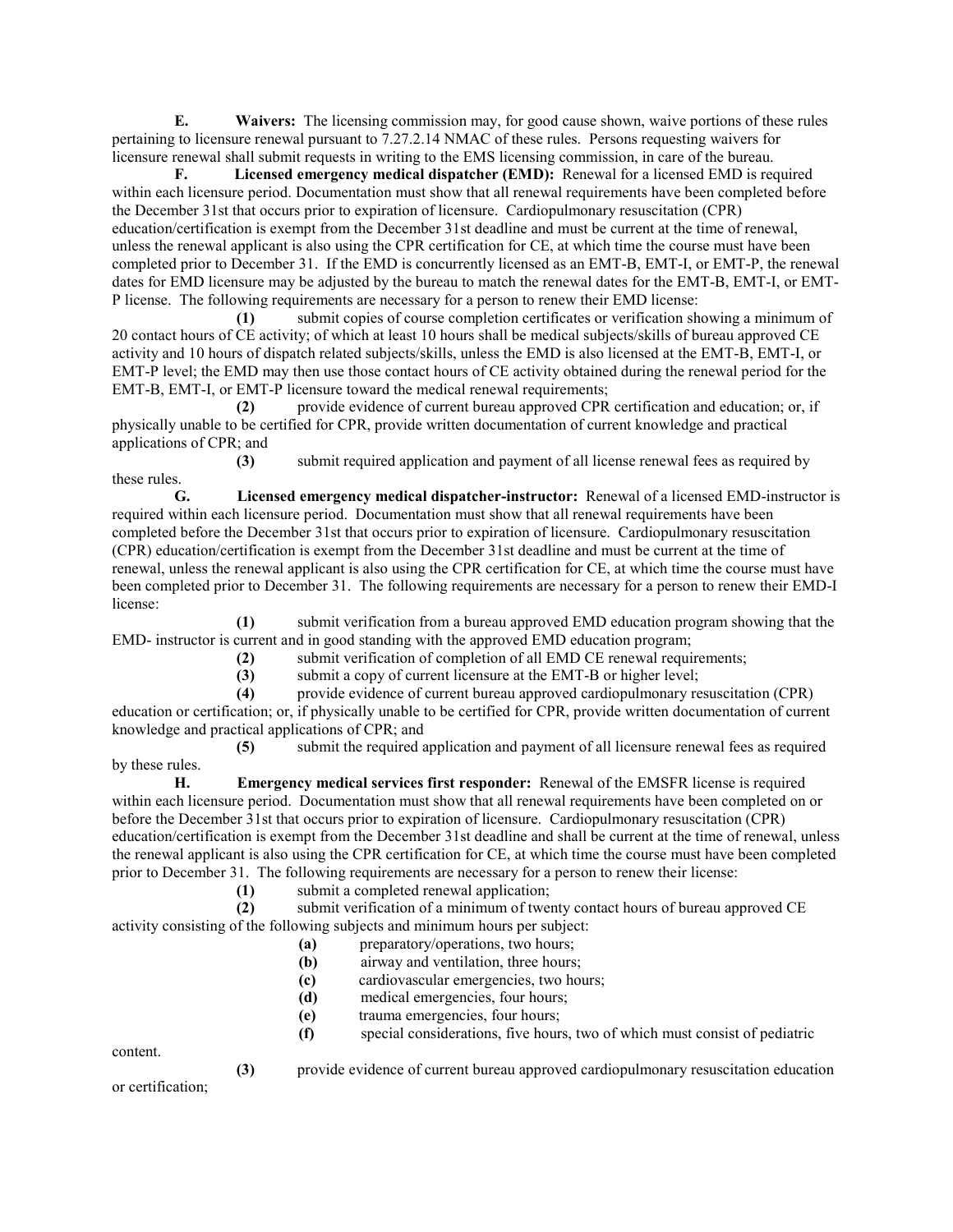**(4)** provide a statement of verification, signed by the service medical director, that the applicant is competent in all EMSFR skills listed in the current scopes of practice that require medical direction; and

 **(5)** submit payment of all licensure renewal fees as required by these rules.

 **I. Emergency medical technician basic (EMT-B):** Renewal of the EMT-B license is required within each licensure period. Documentation must show that all renewal requirements have been completed on or before the December 31st that occurs prior to expiration of licensure. Cardiopulmonary resuscitation (CPR) education/certification is exempt from the December 31st deadline and shall be current at the time of renewal, unless the renewal applicant is also using the CPR certification for CE, at which time the course must have been completed prior to December 31. The following requirements are necessary for an EMT-B to renew their license:

**(1)** submit a completed renewal application;<br>**(2)** submit verification of a minimum of 40 c

submit verification of a minimum of 40 contact hours of bureau approved CE activity, consisting of the following subjects and minimum hours per subject:

- **(a)** preparatory/operations, four hours;
- **(b)** airway and ventilation, six hours;
- **(c)** cardiovascular emergencies, six hours;
- **(d)** medical emergencies, eight hours;
- **(e)** trauma emergencies, eight hours;
- **(f)** special considerations, eight hours, four of which must consist of pediatric

content.

 **(3)** provide evidence of current bureau approved cardiopulmonary resuscitation (CPR) education or certification;

 **(4)** provide a statement of verification, signed by the service medical director, that the applicant is competent in all EMT-basic skills listed in the current scopes of practice that require medical direction;

 **(5)** submit payment of all licensure renewal fees as required by these rules; and

 **(6)** applicants who have completed a bureau approved EMT-I or EMT-P course or completed appropriate sections of the EMT-I or EMT-P course, as determined by the bureau, may fulfill the CE requirement.

**J.** Emergency medical technician intermediate (EMT-I): Renewal of the EMT-I license is required within each licensure period. Documentation must show that all renewal requirements have been met on or before the December 31st that occurs prior to expiration of licensure. Cardiopulmonary resuscitation (CPR) education/certification is exempt from the December 31st deadline and shall be current at the time of renewal, unless the renewal applicant is also using the CPR certification for CE, at which time the course must have been completed prior to December 31. The following requirements are necessary for an EMT-I to renew their license:

**(1)** submit a completed renewal application;<br>**(2)** submit verification of a minimum of 50 c

submit verification of a minimum of 50 contact hours of bureau approved CE activity, consisting of the following subjects and minimum hours per subject:

- **(a)** preparatory/operations, four hours;
- **(b)** airway and ventilation, [six]eight hours;
- **(c)** cardiovascular emergencies, six hours;
- **(d)** medical emergencies, twelve hours;
- **(e)** trauma emergencies, [twelve]ten hours[;]
- **[(f)** special considerations, ten hours, five of which must consist of pediatric

content].

 **(3)** provide evidence of current bureau approved cardiopulmonary resuscitation (CPR) education or certification;

 **(4)** provide a statement of verification, signed by the service medical director, that the applicant is competent in all EMT-intermediate skills listed in the current scopes of practice that require medical direction. Persons who are not currently providing care through an EMS provider service and do not have a service medical director may for good cause petition the bureau for designation of inactive status, which will remain in effect until the bureau is notified of the applicant obtaining medical direction. No patient care should be performed until the inactive status is removed;

rules; and

 **(5)** submit payment of all licensure renewal fees as required by 7.27.2.13 NMAC of these

 **(6)** applicants who have completed a bureau approved EMT-P course or completed appropriate sections of the EMT-P course, as determined by the bureau, may fulfill the continuing education requirement.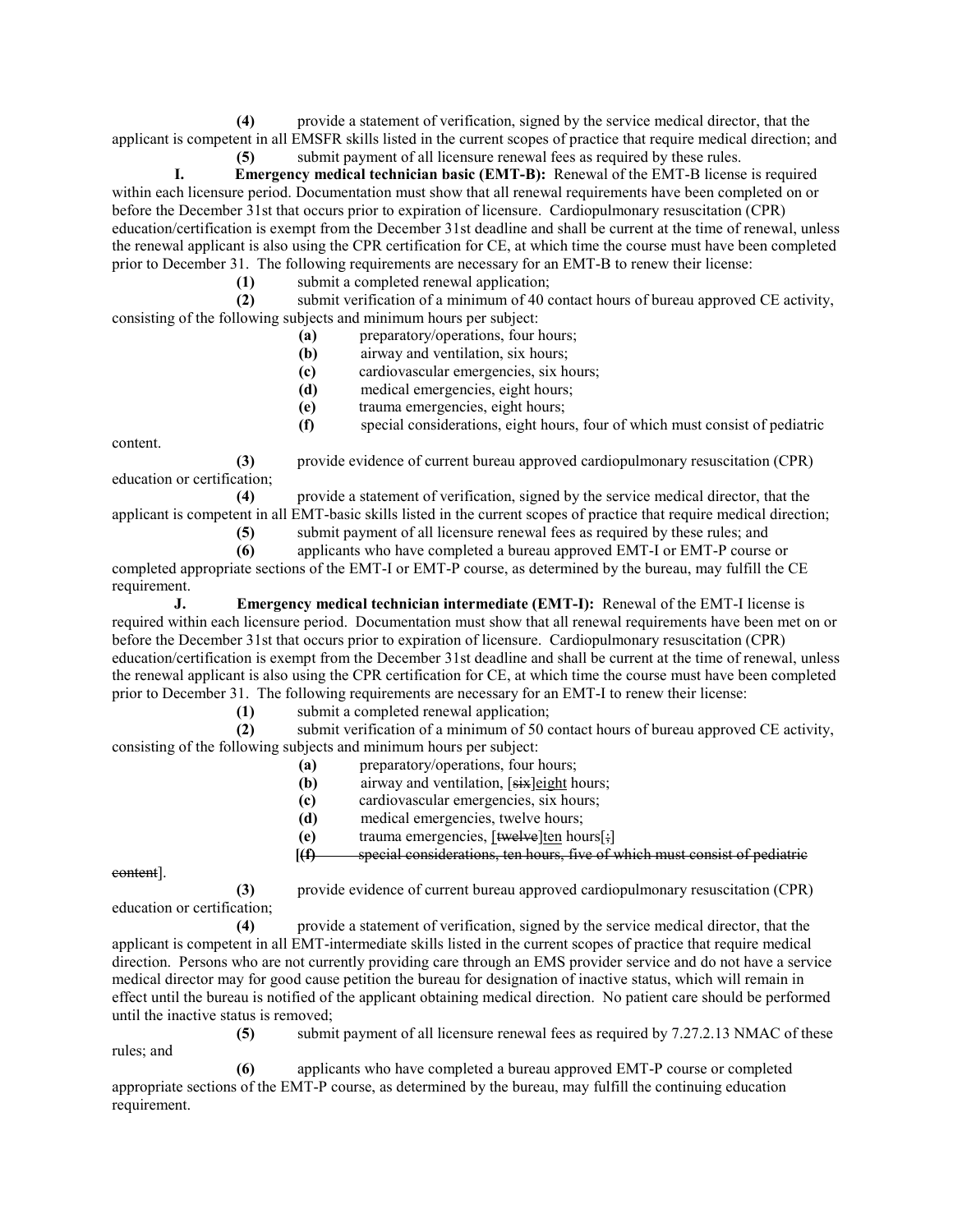**K. Emergency medical technician paramedic (EMT-P):** Renewal of the EMT-P license is required within each licensure period. Documentation must show that all renewal requirements have been completed on or before the December 31st that occurs prior to the expiration of licensure. Cardiopulmonary resuscitation (CPR) education/certification and advanced emergency cardiac care education/advanced cardiac life support (ACLS) certifications are exempt from the December 31st deadline and shall be current at the time of renewal, unless the renewal applicant is also using the ACLS or CPR certification(s) for CE, at which time the course(s) must have been completed prior to December 31. The following requirements are necessary for an EMT-P to renew their license:

 **(1)** submit a completed renewal application;

 **(2)** submit verification of a minimum of 60 contact hours of bureau approved CE activity at any level, consisting of the following subjects and minimum hours per subject:

- **(a)** preparatory/operations, six hours;
- **(b)** airway and ventilation, eight hours;
- **(c)** cardiovascular emergencies, ten hours;
- **(d)** medical emergencies, fourteen hours;
- **(e)** trauma emergencies, ten hours;
- **(f)** special considerations, twelve hours, six of which must consist of pediatric

content.

 **(3)** provide a statement of verification, signed by the service medical director, that the applicant is competent in all EMT-paramedic skills listed in the current scopes of practice that require medical direction. Persons who are not currently providing care through an EMS provider service and do not have a service medical director may for good cause petition the bureau for designation of inactive status, which will remain in effect until the bureau is notified of the applicant obtaining medical direction. No patient care should be performed until the inactive status is removed;

 **(4)** submit proof of current bureau approved education which meets or exceeds the current national standards for advanced emergency cardiac care education, or advanced cardiac life support (ACLS) certification;

 **(5)** provide evidence of current bureau approved cardiopulmonary resuscitation (CPR) education or certification; and

 **(6)** submit payment of all licensure renewal fees as required by 7.27.2.13 NMAC of these rules.

 **L. Re-attaining a license after expiration for all categories:** The bureau provides three methods for expired licensees to regain their licensure; reinstatement, re-entry, and re-licensure.

 **(1) Reinstatement:** Those persons who have completed the renewal requirements on or before the December 31st cutoff, but failed to renew licensure by March 31st, may renew between April 1st and May 31st of the expiration year. A complete renewal application for reinstatement must be received at the bureau by May 31st. Paperwork postmarked after March 31st will be assessed with an additional late fee (see fees, 7.27.2.13 NMAC).

 **(2) Re-entry:** A person whose license is expired, who does not meet the circumstances of Paragraph (1) of Subsection L of 7.27.2.11 NMAC above, but whose date of expiration of the previously held license is less than two years, may re-enter EMS at the previously held or lower level if the person left EMS in good standing and successfully completes the following:

 **(a)** for basic, intermediate and paramedic, complete a minimum of half of the number of hours of bureau approved continuing education at the appropriate level within the twelve months preceding the date of application for re-entry; the number and subjects of CEs must equal a minimum of half of the requirements for renewal of the level for which the individual is applying for, as described herein;

**(b)** for first responder, complete a minimum of 10 hours of bureau approved continuing education within the twelve months preceding the request for re-entry; the number and subjects of CEs must equal a minimum of half of the requirements for renewal of the first responder level as described herein;

 **(c)** provide evidence of current bureau approved cardiopulmonary resuscitation (CPR) education or education, which may not be used as part of the CE hour requirement;

 **(d)** successfully complete an approved New Mexico licensing examination and other practical examinations, as determined by the bureau, at the appropriate provider licensure level (maximum of two examination attempts allowed), if applicable;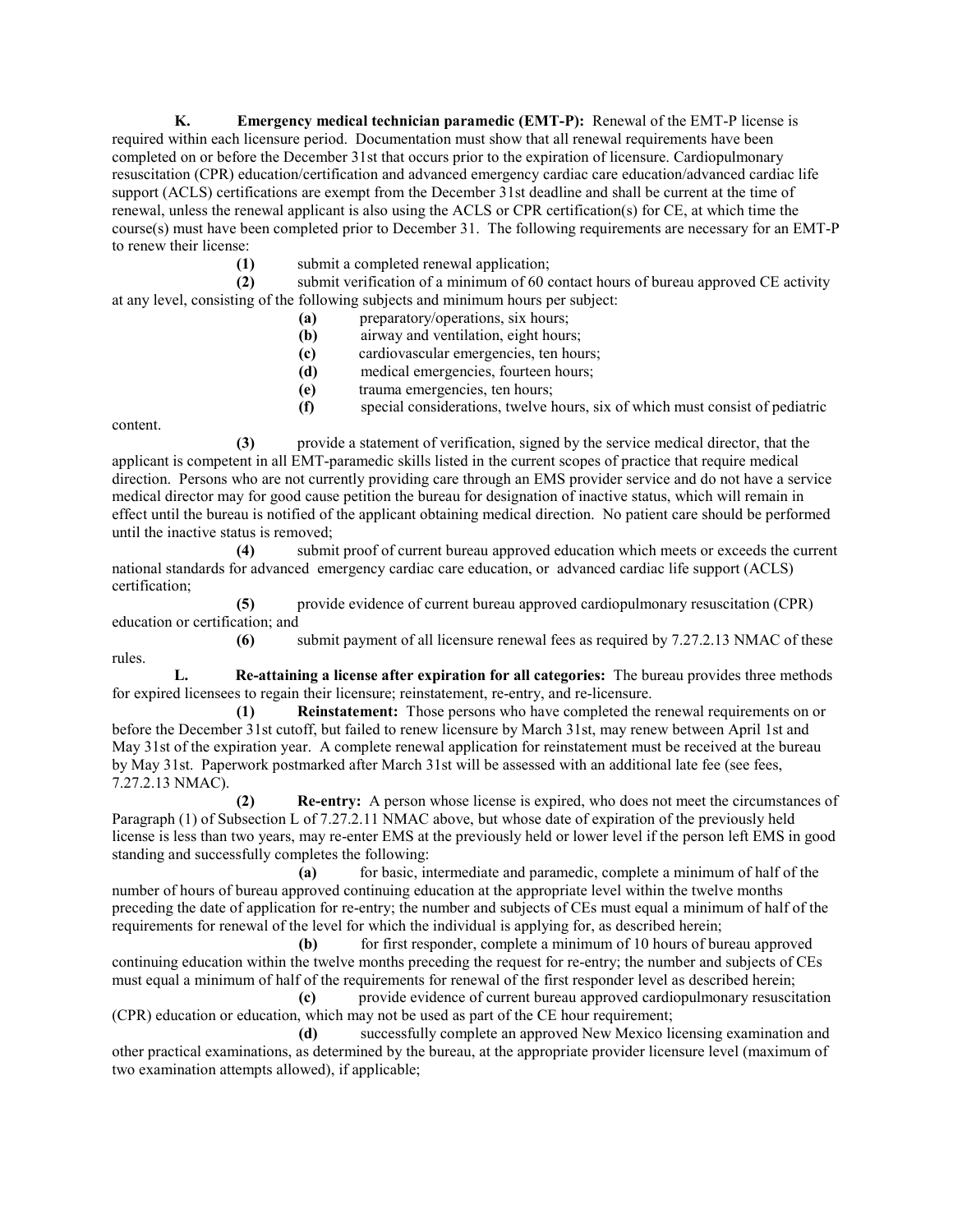**(e)** if EMD or EMD-I applicant, provide verification of a minimum of 10 contact hours of bureau approved CE activity, of which 5 hours shall be medical subjects/skills and 5 hours shall be dispatch related subjects/skills of bureau approved CE activity;

 **(f)** if an EMT-P applicant, provide evidence of bureau approved advanced emergency cardiac care education/advanced cardiac life support (ACLS) certification education which may not be used as part of the CE hour requirement; and

 **(g)** submit required application and payment of licensure fees as identified for the appropriate level in 7.2.27.13 NMAC of these rules;

 **(h)** the re-entry process may only be attempted once; if a candidate for re-entry does not successfully complete the exam within two testing attempts, the re-entry candidate must complete a full licensure course at the appropriate licensure level to be eligible for NM EMS licensure.

 **(3) Re-licensure:** A person whose license has been expired for more than two years from the date of expiration shall be considered an initial licensure applicant. To become licensed, a person must complete the requirements of 7.27.2.9 NMAC of these rules.

 **M. Expiration of licensure:** All New Mexico EMS personnel, whose licensure expires on March 31st of any given year, will receive notification of EMS license expiration, and that they are no longer authorized to perform patient care. The bureau will send this notice to the address of record notifying the former licensee of expiration during the first week of April, will remove the former licensee from the bureau website list of licensed personnel, and will notify the national registry of EMTs if applicable.

 **N. Bureau approved continuing education:** Continuing education (CE) credit may be granted for any education that has been approved in advance by the bureau. All individuals or EMS services wishing to grant CE credit to licensed EMDs, EMD-Is, EMSFRs, EMTs, and paramedics in New Mexico shall submit the appropriate documentation to the bureau at least 30 days in advance. Bureau approved CEs must include information that addresses the New Mexico scope of practice. CEs submitted to the bureau for approval after education has been completed may be denied, and will be reviewed for approval or disapproval on a case-by-case basis. Application for CE approval shall be made utilizing the bureau's "notification of intent to conduct a CE program" application form available from the bureau. Information regarding CEs may be found on the bureau website.

 **(1) Purpose:** Continuing education is designed to meet three main objectives:

- **(a)** to provide exposure to new and current trends in the area of patient care;
- **(b)** to review areas of patient assessment and management that are not used on a

frequent basis;

 **(c)** to meet licensure renewal requirements.

 **(2) Continuing education categories:** The EMS bureau has adopted the CE category designations similar to those published by many states and national EMS organizations. A more detailed explanation of these categories can be found in the "EMS CE user's guide" available from the bureau. The CE categories are:

 **(a)** preparatory and operations topics: preparatory topics include roles and responsibilities, well-being of the EMT, injury prevention, medical/legal issues, ethics, anatomy/physiology, principles of pathophysiology, principles of pharmacology, IV therapy and medication administration, therapeutic communications; operations topics include ambulance operations, medical incident command, rescue awareness and operations, hazardous materials incidents, crime scene awareness;

 **(b)** airway and ventilation;

 **(c)** cardiovascular emergencies: general topics include treatment of cardiac arrest, post resuscitation care, congestive heart failure, ventricle assist devices, acute coronary syndrome, multi-lead ECG, myocardial infarction, general cardiology, stroke (stroke may also be considered neurology/medical emergency);

medical emergencies: general topics include pulmonary, neurology, endocrinology, allergies and anaphylaxis, gastroenterology, urology/renal, toxicology, hematology, environmental conditions, infectious and communicable diseases, behavioral and psychiatric disorders, gynecology, obstetrics;  **(e)** trauma emergencies: general topics include kinematics, blunt trauma,

penetrating trauma, hemorrhage and shock, soft tissue trauma, burns, head and facial trauma, spinal trauma, thoracic trauma, abdominal trauma, musculoskeletal trauma; and

 **(f)** special considerations: general topics include neonatology, pediatrics, geriatrics, abuse and neglect, patients with special challenges, acute interventions for the home health care patient.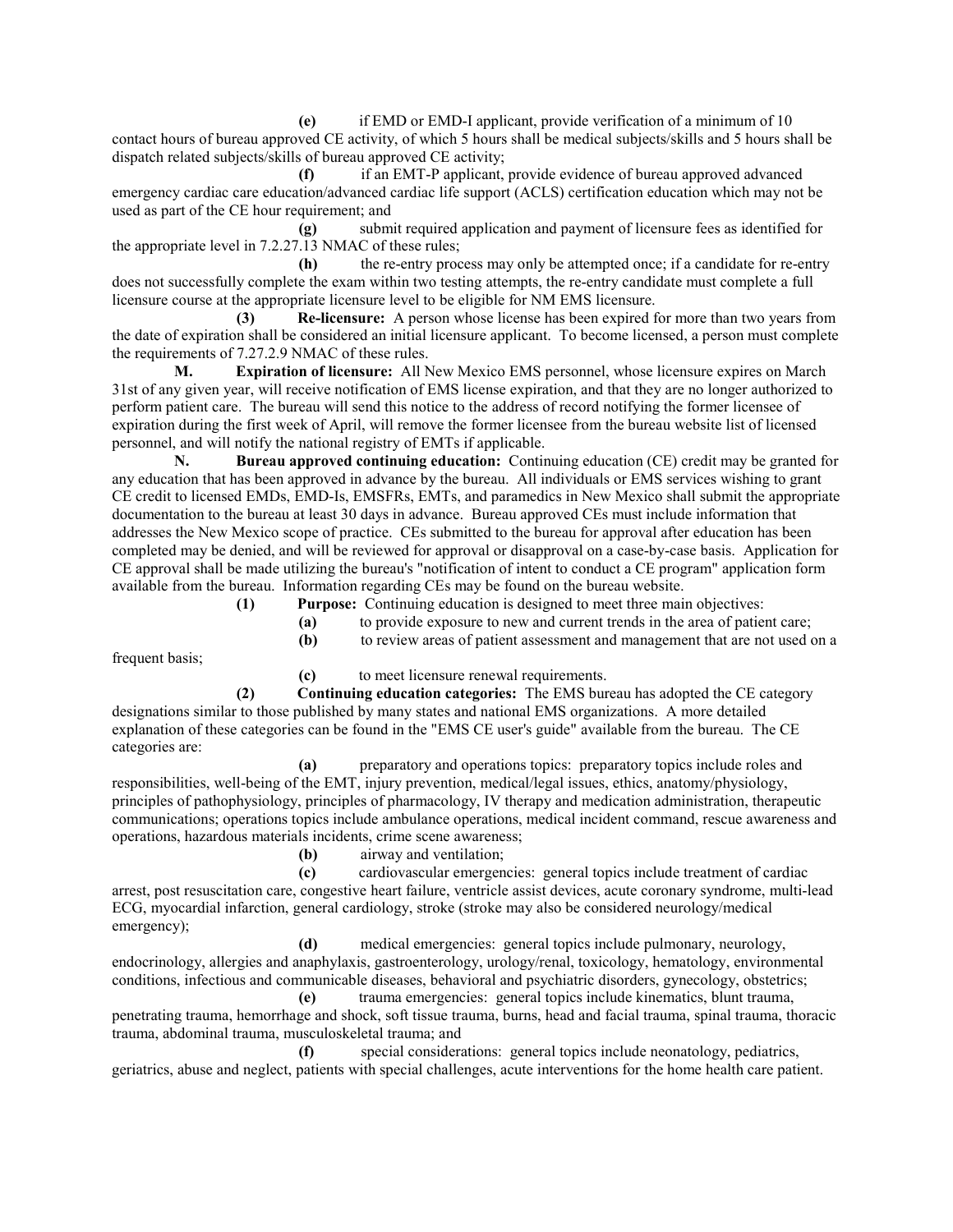**(3) Forms of CE:** The following forms of CE are currently recognized by the bureau. The bureau reserves the right to approve additional forms of CE as necessary. More detailed information may be found in the "EMS CE user's guide" available from the bureau.

 **(a)** Classroom instruction: Standard instructor-student relationship in the classroom or field setting.

 **(b)** Pre-approved courses: A list of national and statewide recognized certification courses that are pre-approved for CE credit is found in the CE guide available online and from the bureau. Individuals completing any of these courses need only to submit their course completion certificate or card when renewing their licenses. Courses that are approved by a bureau approved nationally recognized CE course approval entity are, at the discretion of the bureau, pre-approved for credit in New Mexico.

 **(c)** EMS related college courses: Credit may be awarded to individuals who are attending college courses relevant to EMS. Individuals who are interested in receiving credit should submit a copy of their unofficial student transcript and course syllabus. The EMS bureau will determine relevance and the number of CE hours allowed.

 **(d)** Teaching bureau approved courses: Licensed individuals who teach bureau approved courses may receive the same number of CE hours as students who are taking the program; refer to the "EMS CE user's guide" for a more complete description.

 **(e)** Field or clinical preceptorship: A maximum of 20 hours of CE may be allowed for EMS preceptor activities; documentation of preceptor activities must be on letterhead from an approved New Mexico EMS education institution or EMS service director.

 **(f)** Asynchronous distance/distributive education learning programs: This is a method of delivering training and education that does not require an educator and student to interact in real time. This may include EMS videos, computer-based-education, self-study modules, recorded broadcasts via satellite, internet, or other media, and other methods of out-of-classroom didactic education that includes a student evaluation component (i.e.: post course test/quiz). A maximum of one-half of the required number of CEs necessary for renewal for each level may come from asynchronous distance/distributive learning programs. Please note, this may differ from the requirement for maintaining national registry certification.

 **(g)** Synchronous distance education learning programs: This is a method of delivering training and education via electronic media that links an educator and students, allowing them to interact in real time despite being in different places. This includes live, instructor interactive satellite broadcasts or webcasts that allow for live video, audio, or other immediate feedback and communication between the instructor and the students. There is no limit to the number of CE hours a licensed individual may obtain through this method. The CE certification must document that the offering was provided and completed via a live broadcast. The decision regarding a CE being accepted as synchronous distance learning is discretionary and rests with the EMS bureau alone.

 **(h)** EMS agency/fire department medical director courses: The medical director may conduct CE courses without a bureau approved CE number. All other requirements for conducting an EMS CE course must be followed, and records must be maintained by the agency/department CE coordinator, including class roster and teaching outlines. CEs submitted as medical director courses must include the physician's signature.

 **(i)** On-the-job education/staff meetings: A maximum of eight hours of CE will be accepted for agency/department staff meetings, job orientation classes, take home work sheets, etc., for each renewal period

 **(j)** Meetings/Committees: A maximum of eight hours of CE will be accepted for attending EMS related committees/meetings for each renewal period.

 **(k)** Unacceptable CE: CEs obtained for completing evaluations for any EMS classes or conferences, participating in EMS related surveys, etc., will not be accepted.

 **(4) Record keeping:** Once approval of a CE program is obtained and the course is presented, records of attendance must be maintained. The bureau may audit the CE records of an approved CE program. Attendance records with original signatures of course participants and a copy of any course presentation material must be kept for a minimum of 36 months by the service, for bureau audit purposes.

 **(a)** In order for participating EMS personnel to receive credit, each individual shall be given a certificate, letter of attendance/completion, or copy of course attendance roster and advised to retain it until their licensure renewal. Many EMD Agencies (EMDA) and EMS services have computerized records of their personnel concerning CE. The EMS bureau will recognize CE summary documentation, on letterhead, from EMDA or EMS service directors, education coordinators, medical directors, or CE coordinators with appropriate original signatures.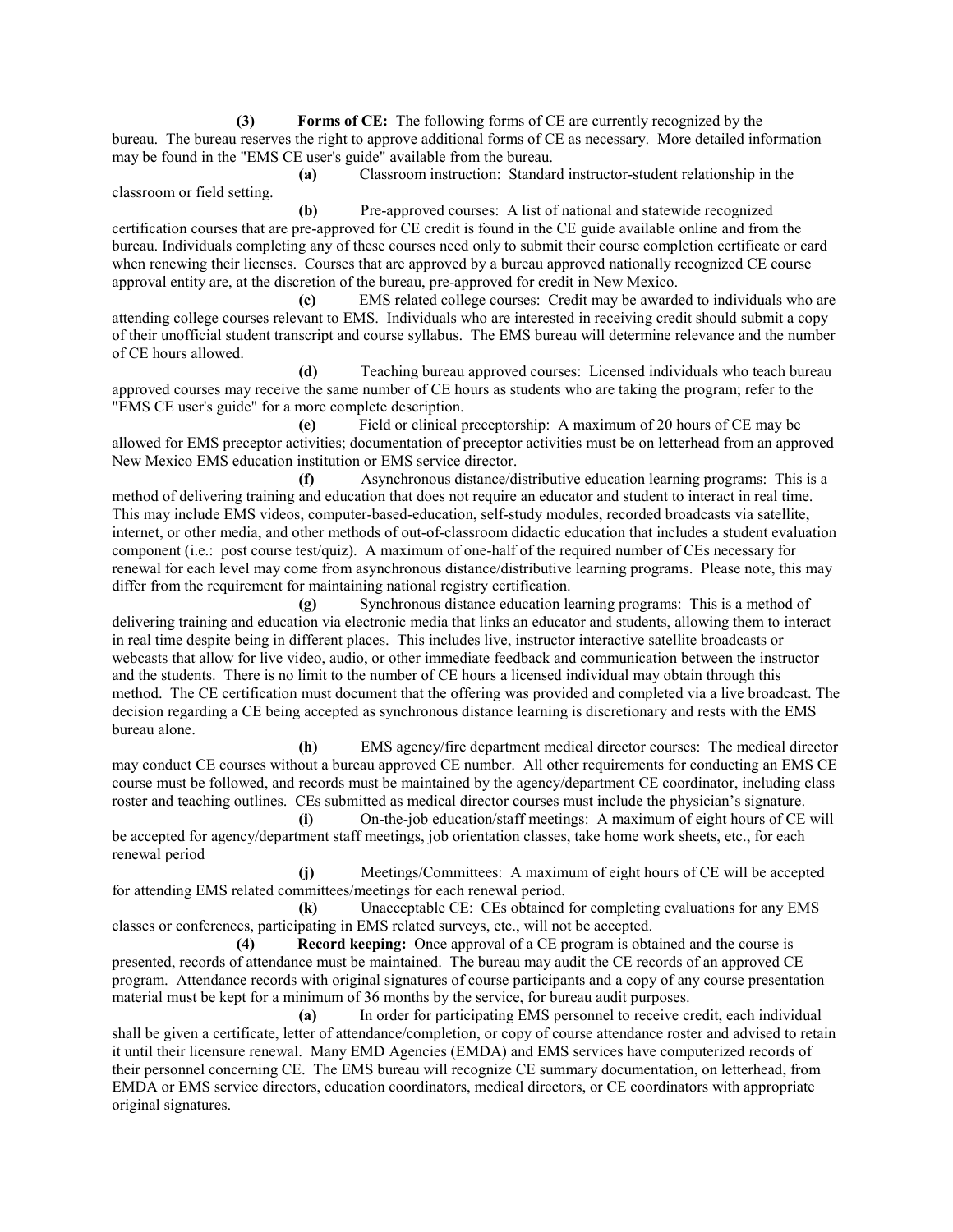|                                                                                                                | (b) | Course completion letters, certificates, and course rosters shall contain the |                                                                                                                                                                                                                                           |
|----------------------------------------------------------------------------------------------------------------|-----|-------------------------------------------------------------------------------|-------------------------------------------------------------------------------------------------------------------------------------------------------------------------------------------------------------------------------------------|
| following information:                                                                                         |     | (i)                                                                           | location and date of the CE program;                                                                                                                                                                                                      |
|                                                                                                                |     | (ii)                                                                          | title and short description of the class or course;                                                                                                                                                                                       |
|                                                                                                                |     | (iii)                                                                         | number of actual contact hours (half hour increments are                                                                                                                                                                                  |
| acceptable);                                                                                                   |     |                                                                               |                                                                                                                                                                                                                                           |
|                                                                                                                |     | (iv)                                                                          | CE category;                                                                                                                                                                                                                              |
|                                                                                                                |     | (v)                                                                           | name of participant;                                                                                                                                                                                                                      |
|                                                                                                                |     | (vi)                                                                          | CE coordinator's name with designation "CE coordinator" placed                                                                                                                                                                            |
| after                                                                                                          |     |                                                                               |                                                                                                                                                                                                                                           |
| the name;                                                                                                      |     |                                                                               |                                                                                                                                                                                                                                           |
|                                                                                                                |     | (vii)                                                                         | signature of CE coordinator;                                                                                                                                                                                                              |
|                                                                                                                |     | (viii)                                                                        | the statement: "reviewed and approved by the New Mexico EMS                                                                                                                                                                               |
| bureau for CE"; and                                                                                            |     |                                                                               |                                                                                                                                                                                                                                           |
|                                                                                                                |     | (ix)                                                                          | method of delivery (classroom, asynchronous, or synchronous                                                                                                                                                                               |
| distance program); and                                                                                         |     |                                                                               |                                                                                                                                                                                                                                           |
|                                                                                                                |     | (x)                                                                           | EMS bureau approval number.                                                                                                                                                                                                               |
| (5)                                                                                                            |     |                                                                               | CE audits for EMS services and personnel: The bureau may periodically perform<br>audits of CE programs. These audits are usually provided as a way for services to evaluate their current program,                                        |
| audits may be conducted by the bureau:                                                                         |     |                                                                               | identify areas in which the program excels, as well as areas that may be problematic. The following types of CE                                                                                                                           |
|                                                                                                                | (a) |                                                                               | CE course audit: this audit evaluates the actual class or course being                                                                                                                                                                    |
|                                                                                                                |     |                                                                               | conducted; the purpose of this audit is to provide written feedback to the instructor on presentation, content, and                                                                                                                       |
|                                                                                                                |     |                                                                               | participant evaluations conducted at the end of the class; this audit is usually unannounced;                                                                                                                                             |
|                                                                                                                | (b) |                                                                               | CE recordkeeping audit: this audit evaluates the CE program sponsor                                                                                                                                                                       |
|                                                                                                                |     |                                                                               | recordkeeping process; records of prior classes or courses conducted are inspected for completeness and feedback is<br>provided to the CE program sponsor that identify areas for improvement; CE program sponsors will be given at least |
|                                                                                                                |     |                                                                               | five days advance notification of these audits; records that will be inspected include:                                                                                                                                                   |
|                                                                                                                |     | (i)                                                                           | original copies of attendance rosters with the signatures of course                                                                                                                                                                       |
| participants;                                                                                                  |     |                                                                               |                                                                                                                                                                                                                                           |
|                                                                                                                |     | (ii)                                                                          | course presentation materials/outlines or learning objectives;                                                                                                                                                                            |
|                                                                                                                |     | (iii)                                                                         | handouts that were given to participants;                                                                                                                                                                                                 |
|                                                                                                                |     | (iv)                                                                          | any evaluation tools, including written exams or practical skill                                                                                                                                                                          |
| forms; and                                                                                                     |     |                                                                               |                                                                                                                                                                                                                                           |
|                                                                                                                |     | (v)                                                                           | CE approval letter or approval numbers;                                                                                                                                                                                                   |
|                                                                                                                | (c) |                                                                               | CE complaint audit: this audit is a preliminary investigation conducted by                                                                                                                                                                |
|                                                                                                                |     |                                                                               | the EMS bureau based on a complaint concerning falsification of the CE process.                                                                                                                                                           |
| (6)                                                                                                            |     |                                                                               | Refreshers: The EMS bureau does not require a refresher certificate for renewal, but<br>refresher certificates from approved New Mexico EMS education institutions may be used to satisfy an equivalent                                   |
|                                                                                                                |     |                                                                               | number of hours for the CE requirement. The refresher documentation submitted must describe the number of CE                                                                                                                              |
|                                                                                                                |     |                                                                               | hours for each CE category, and the number of synchronous and asynchronous hours that were delivered in the                                                                                                                               |
|                                                                                                                |     |                                                                               | class. If a portion of the refresher was completed in an online or other asynchronous distance/distributive education                                                                                                                     |
|                                                                                                                |     |                                                                               | format, the CE hours will be categorized as asynchronous CE by the bureau, and will count towards the maximum                                                                                                                             |
|                                                                                                                |     |                                                                               | number of asynchronous education. For a formal refresher certificate from entities other than New Mexico                                                                                                                                  |
|                                                                                                                |     |                                                                               | approved institutions to be accepted for CEs, the course curriculum must be approved prior to an applicant                                                                                                                                |
| completing the refresher.                                                                                      |     |                                                                               |                                                                                                                                                                                                                                           |
| $[7.27.2.11 \text{ NMAC} - \text{Rp}, 7.27.2.11 \text{ NMAC}, 12/12/2017; \text{A}, \text{xx}/\text{xx}/2021]$ |     |                                                                               |                                                                                                                                                                                                                                           |
| 7.27.2.12                                                                                                      |     |                                                                               | <b>IDENTIFICATION OF EMS PERSONNEL:</b> Licensed EMDs, EMD- Is, EMSFRs, EMTs,                                                                                                                                                             |
|                                                                                                                |     |                                                                               | and paramedics will be issued: one license certificate, [one license wallet eard], and one uniform patch (if                                                                                                                              |

available).

**A.** The bureau shall charge a reasonable fee for replacement of lost [eards or eertificates]documents. The bureau shall also charge a reasonable fee for additional uniform patches, pursuant to 7.27.2.12 NMAC of these rules.

**B.** Licensed EMDs, EMD-Is, EMSFRs, EMTs, and paramedics shall [earry their current New Mexico state license wallet card, or bureau approved equivalent form of identification, while participating in a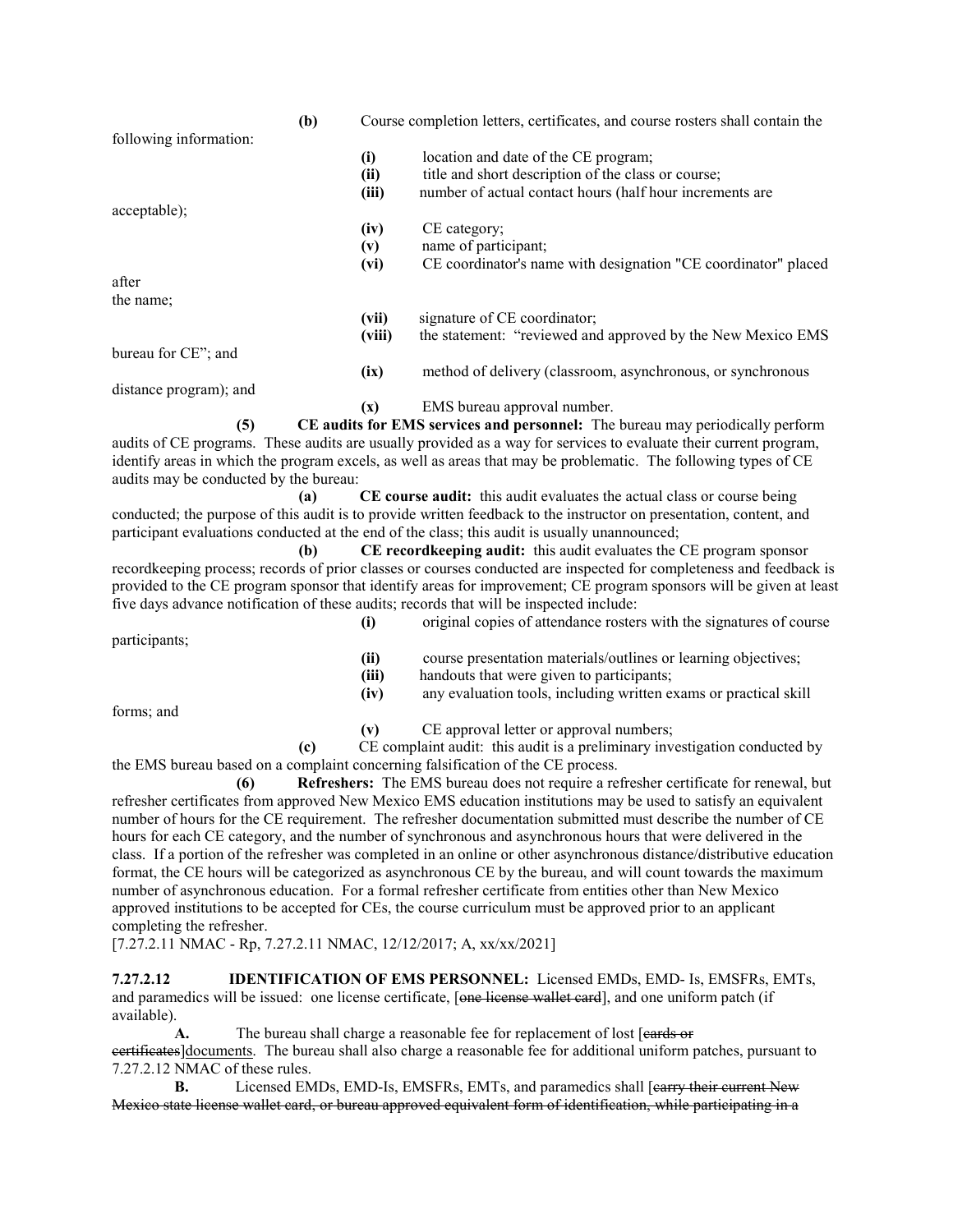patient care situation. All EMS personnel must present, upon demand, proof of licensure] be listed as fully licensed on the bureau's list of licensed personnel, and upon demand, present proof of this listing and licensure status.

 **C.** Licensed EMDs, EMD-Is, EMSFRs, EMTs, and paramedics shall promptly notify the bureau of any changes of name, address or EMS employment/affiliation status.

**D.** All volunteer, paid, and career EMS agencies regulated by the PRC or the EMS bureau utilizing EMS caregivers to perform patient care are required to verify the license of any volunteer or career EMS caregiver via direct contact with the EMS bureau or by accessing the bureau's license verification list. National Registry certification does not constitute licensure. Any other organization, business, or individual that employs or otherwise utilizes licensed EMS caregivers to provide medical care utilizing emergency medical dispatchers or emergency medical technicians including paramedics is strongly advised to verify the New Mexico license of the emergency medical dispatchers or emergency medical technicians via direct contact with the bureau or by accessing the bureau's license verification list.

[7.27.2.12 NMAC - Rp, 7.27.2.12 NMAC, 12/12/2017; A, xx/xx/2021]

## **7.27.2.14 ENFORCEMENT:**

## **A. EMS licensing commission:**

 **(1) Statutory basis:** The emergency medical services licensing commission is established pursuant to Section 24-10B-5.1 NMSA 1978 of the act.

 **(2) Duties:** The duties of the commission are to:

 **(a)** provide a forum for the receipt of public comment regarding emergency medical services licensing matters;

 **(b)** oversee the bureau's licensing and enforcement functions;

 **(c)** receive complaints, direct investigations, and authorize the initiation of actions by the bureau regarding contemplated refusal to grant initial licensure and for disciplinary actions against

licensees; and

 **(d)** grant waivers, for good cause shown, of regulations pertaining to licensure renewal.

 **(3) Organization:** Members of the commission are appointed by the secretary as

provided by law.  **(a)** Commission members shall serve until their successors have been appointed by the secretary.

 **(b)** In the event of a vacancy on the commission by resignation or removal, the bureau shall immediately notify the secretary so as to expedite the appointment of a new commission member. The secretary shall appoint such vacancies.

 **(c)** The commission may recommend to the secretary removal of any commission member for the following reasons:

 **(i)** failing to attend or otherwise participate in two consecutive meetings without a valid reason; or

 **(ii)** any other good cause.

 **(d)** The commission shall elect a chair and vice-chair annually. The term of office

begins with the meeting at which the officer is elected.

 **(e)** The bureau shall serve as staff for the commission.

 **(4) Commission meetings:** The commission shall meet as needed, but not less than semiannually.

 **(a)** Commission meetings for receipt of public comment regarding emergency medical services licensing functions and oversight of the bureau's licensure function shall be subject to the Open Meetings Act, Section 10-15-1, *et seq*., NMSA 1978.

 **(b)** Meetings pertaining to the issuance, suspension, renewal or revocation of a license, or other personnel matters, are closed meetings as provided by the Open Meetings Act.

 **(c)** A meeting notice resolution, consistent with the provisions of the Open Meetings Act, shall be adopted by the commission and shall be reviewed in November of each year at a regularly scheduled meeting of the commission.

 **(d)** Minutes of meetings shall be taken and maintained in accordance with the Open Meetings Act.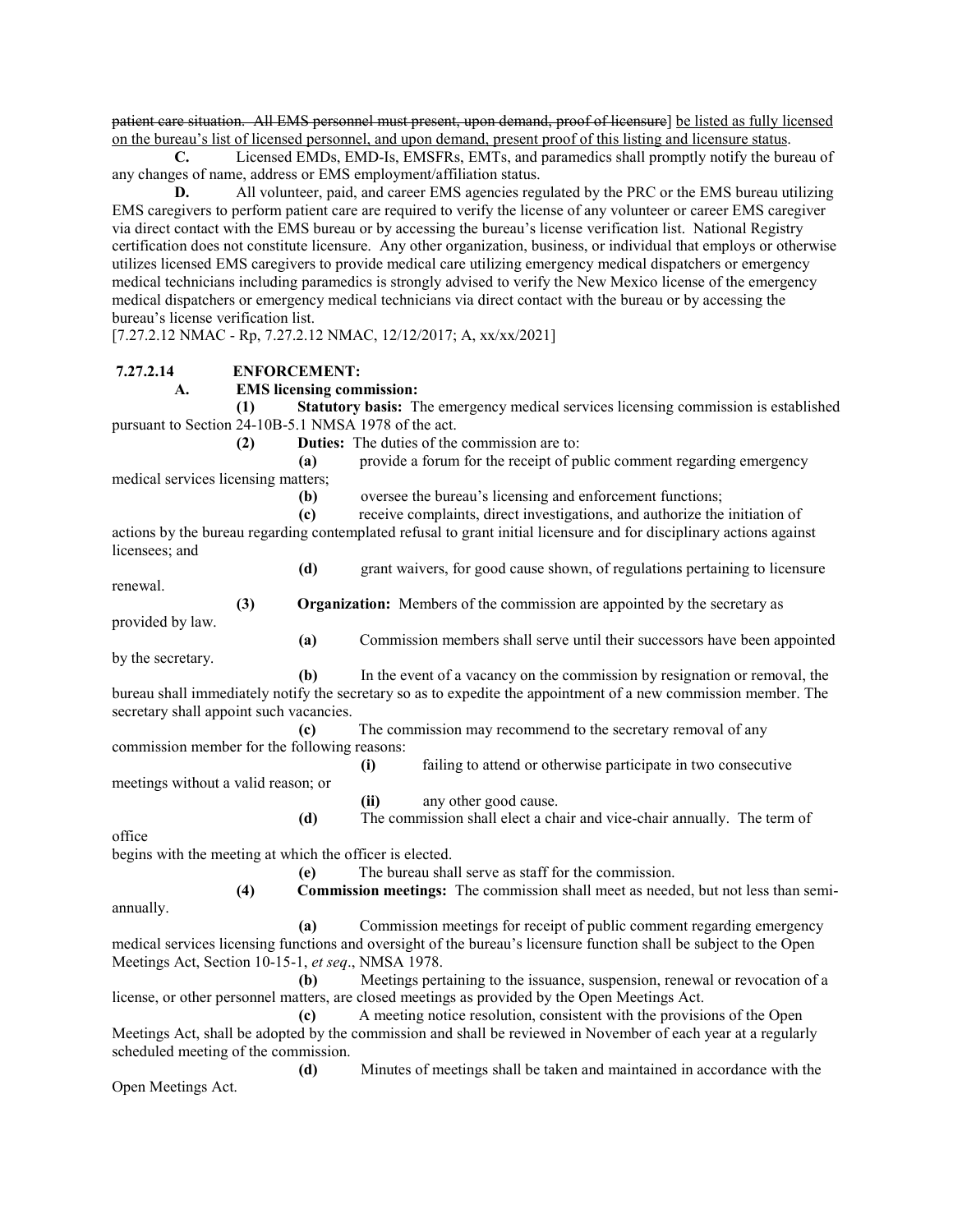**(e)** A commission member may attend a meeting of the commission via telephone or other teleconferencing technology, if it otherwise difficult or impossible for the member to attend in person.

 **(5) Receipt of public comment:** There shall be an opportunity for receipt of public comment regarding licensure matters, in writing or orally, at each open commission meeting.

 **(a)** Written public comment intended for consideration by the commission shall be mailed to the bureau. The comments must include the person's name, address, and telephone number, if available. Unidentified comments may or may not be considered by the commission.

 **(b)** The commission, upon receipt of public comments, may make an appropriate recommendation to the bureau to take action based on those comments.

 **(6) Oversight:** During each regularly scheduled meeting, the bureau will provide a report of its licensure functions to the commission. Commission members may, at any time, request information about licensure functions from the bureau.

 **B. Complaint/incident procedures:** Any person may communicate a written complaint or knowledge of an incident to the bureau or the commission.

 **(1)** When the bureau has knowledge of a complaint that may affect a person's license, it shall notify the chair of the commission as soon as practicable.

 **(2)** Similarly, when the commission has knowledge of a complaint or incident affecting licensure, it shall notify the bureau.

 **(3)** Other complaints, which would not affect licensure, will be directed to, and examined by the bureau.

 **(4)** The bureau shall communicate to the chair or designee its opinion as to whether or not an investigation of the complaint should be initiated.

 **(5)** Upon knowledge of a complaint, the chair, or designee, after consultation with other members of the commission, as feasible, shall authorize that an investigation be conducted.

 **(6)** The chair or designee shall direct the course of the investigation through periodic communication with the bureau as necessary.

 **(7)** If an investigation indicates that the complaint may affect a person's license, the licensee shall be notified that the bureau is conducting an investigation, unless extenuating circumstances reasonably preclude notification.

 **(a)** At the conclusion of the bureau's investigation, the bureau shall report its findings to the commission in a closed meeting at which a majority of commission members participate, either in person or by means of a conference telephone or other similar communications equipment.

 **(b)** The commission, after consideration of the bureau's report, may authorize the initiation of an action by the bureau regarding contemplated refusal to grant initial licensure, or for disciplinary action against a licensee, by a majority vote of commission members participating in the closed meeting. The commission may immediately authorize a cease and desist order or other immediate action, including but not limited to suspension, subject to expedited hearing rights as outlined in Paragraph **(**5**)** of Subsection G of 7.27.2.14 NMAC, if it determines that the health and safety of the public would be jeopardized unless the bureau takes action as soon as possible.

 **(c)** The chair of the commission may immediately authorize the initiation of an action by the bureau regarding contemplated refusal to grant initial licensure, or for disciplinary action against a licensee, without consulting the other members of the commission. This immediate action may be used if the chair makes a good faith judgment that the health and safety of the public would be jeopardized unless the bureau takes action as soon as possible. Actions may include cease and desist orders or immediate suspension, subject to expedited hearing rights pursuant to Paragraph **(**5**)** of Subsection G of 7.27.2.14 NMAC of these rules. If the chair authorizes the initiation of an action by the bureau, the bureau shall notify each commission member in writing of such action within 10 working days of the initiation of the action.

 **(d)** Upon receipt of authorization from the commission to initiate an action, the bureau may deny, suspend or revoke licensure or take other disciplinary action, in accordance with the provisions of the act, Paragraph (2) of Subsection B of Section 24-10B-5 NMSA 1978 and the Uniform Licensing Act, Sections 61-1-1, *et seq*., NMSA 1978.

 **C. Conduct of investigations:** Investigations shall normally be conducted by the bureau.

 **(1) Preliminary investigations:** When the bureau receives information that might form the basis for disciplinary action against a person, it shall begin a preliminary investigation. This is a fact finding, information gathering investigation that will attempt to determine for the commission whether justification exists for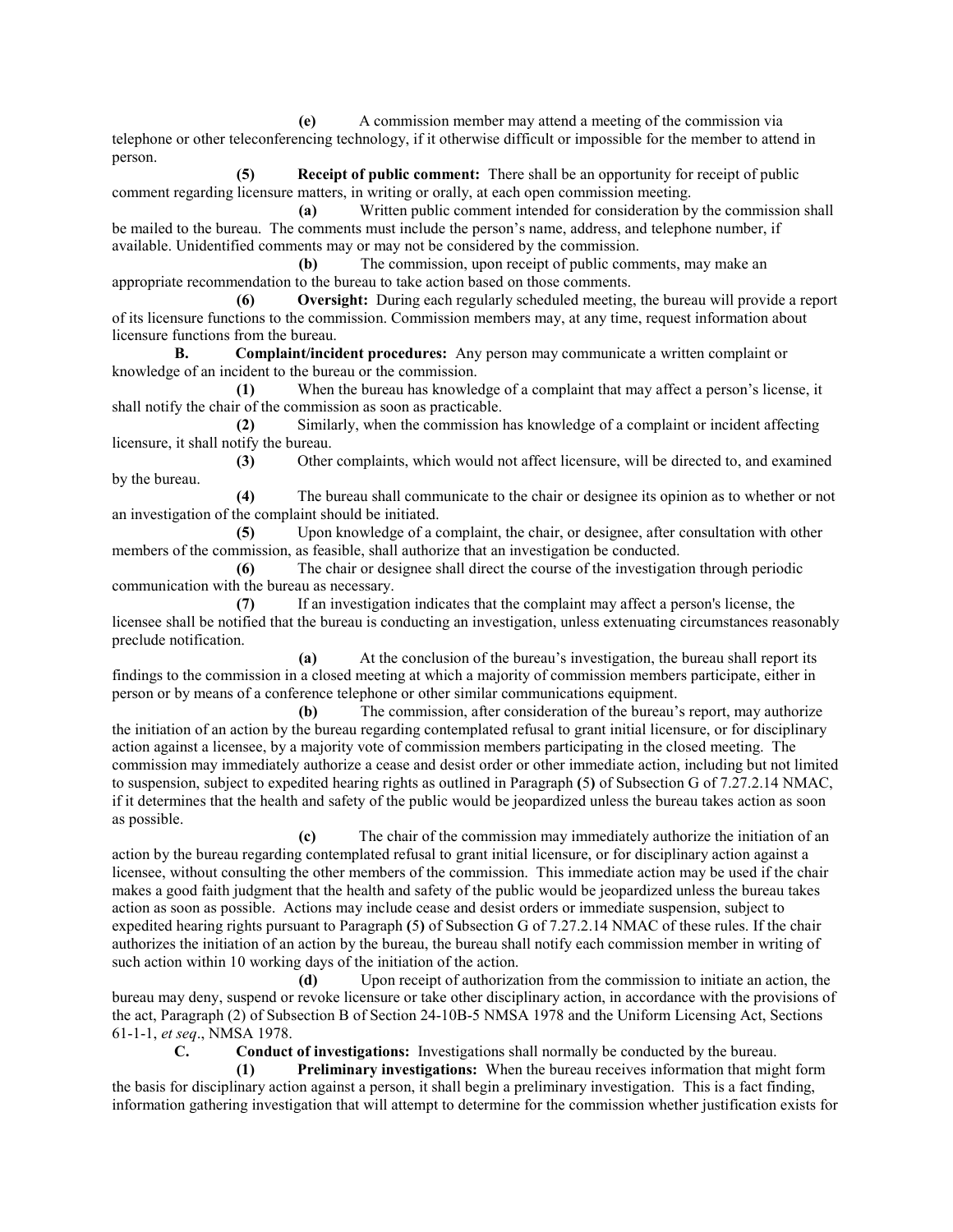the commission to authorize the bureau to initiate an action or to conduct a formal investigation. The results of the preliminary investigation will be presented to the commission.

 **(2) Formal investigations:** Formal investigations are authorized by the commission for the purpose of obtaining additional information to allow the commission to determine if it will authorize the bureau to initiate an action. The results of the formal investigation will be presented to the commission. Notice will be given to the person who is the subject of the formal investigation unless extenuating circumstances exist which would reasonably preclude notification.

**D.** Subpoena authority: In accordance with Subsection C of Section 24-10B-5. 1 NMSA 1978 of the EMS Act and Subsection A of Section 61-1-4 of the Uniform Licensing Act, the EMS licensing commission or the bureau, pursuant to the commissions authorization may, subject to the rules of privilege and confidentiality recognized by law, require the furnishing of information, the attendance of witnesses, and the production of books, records, papers or other objects necessary and proper for the purposes before it, and may take sworn statements of witnesses, including parties.

 **E. Waivers:** The commission, upon good cause or for extenuating circumstances shown by a licensee, may grant a waiver of a specific regulation or regulations pertaining to licensure renewal for that licensee.

 **(1)** A licensee shall demonstrate good cause to the commission by submitting written justification that identifies any extenuating circumstances, to the bureau. The licensee shall include any reasonable supporting documentation to relevant to the request.

 **(2)** The bureau shall distribute the submitted written justification and supporting documentation to the members of the commission prior to their next meeting.

 **(3)** The commission, as soon as practicable, shall determine if good cause exists to grant a waiver by a majority vote of commission members meeting in a closed meeting. To accomplish this, the commission shall evaluate the documentation and, if necessary, review other pertinent documentation requested from the licensee.

 **(4)** The commission may also meet with the licensee at a closed meeting of the commission prior to rendering its decision as to whether good cause exists to grant a waiver.

 **(5)** If the commission grants the waiver to the licensee, it shall direct the bureau to take appropriate action to implement the terms and conditions of the waiver.

 **(6)** A licensee applying for a waiver shall be notified by the bureau of the commission's decision in writing within 20 calendar days of receipt of the commission's decision.

 **(7)** The chair or his designee, with a recommendation from the bureau, may authorize a temporary waiver for licensure renewal, where they feel it may be justified, i.e., loss of employment, pecuniary interests, etc., subject to subsequent commission review and approval.

 **F. Impaired practitioner program:** An EMT who voluntarily self-identifies to the bureau or the impaired practitioner committee that he is experiencing a physical or mental impairment shall be considered for the impaired practitioner program ("diversion program"). Consideration may not result in participation in the diversion program. Also, any impaired-EMT who the bureau, with the advice of the commission, determines may benefit from the impaired practitioner program may be compelled to attend the impaired practitioner committee.

 **(1)** The bureau, with the advice of the commission, may appoint an impaired-EMT rehabilitation committee to organize and administer a program that will:

 **(a)** serve as a diversion program to which the bureau may refer licensees in lieu of, or in addition to, other disciplinary action taken by the bureau under these regulations; and

 **(b)** be a source of referral for EMTs who, on a voluntary basis, desire to avail themselves of treatment for behavioral health based or chemical-dependence impairments.

 **(2)** The impaired practitioner committee shall be composed as a minimum of:

- **(a)** one bureau staff member;
- **(b)** one commission member;

**(c)** one mental health specialist; and

 **(d)** one physician.

 **(3)** The impaired practitioner committee shall:

 **(a)** arrange evaluations for EMTs who request participation in the diversion

program;

 **(b)** review and designate treatment facilities and services to which EMTs in the diversion program may be referred;

 **(c)** receive and review information concerning the status and progress of participants in the diversion program;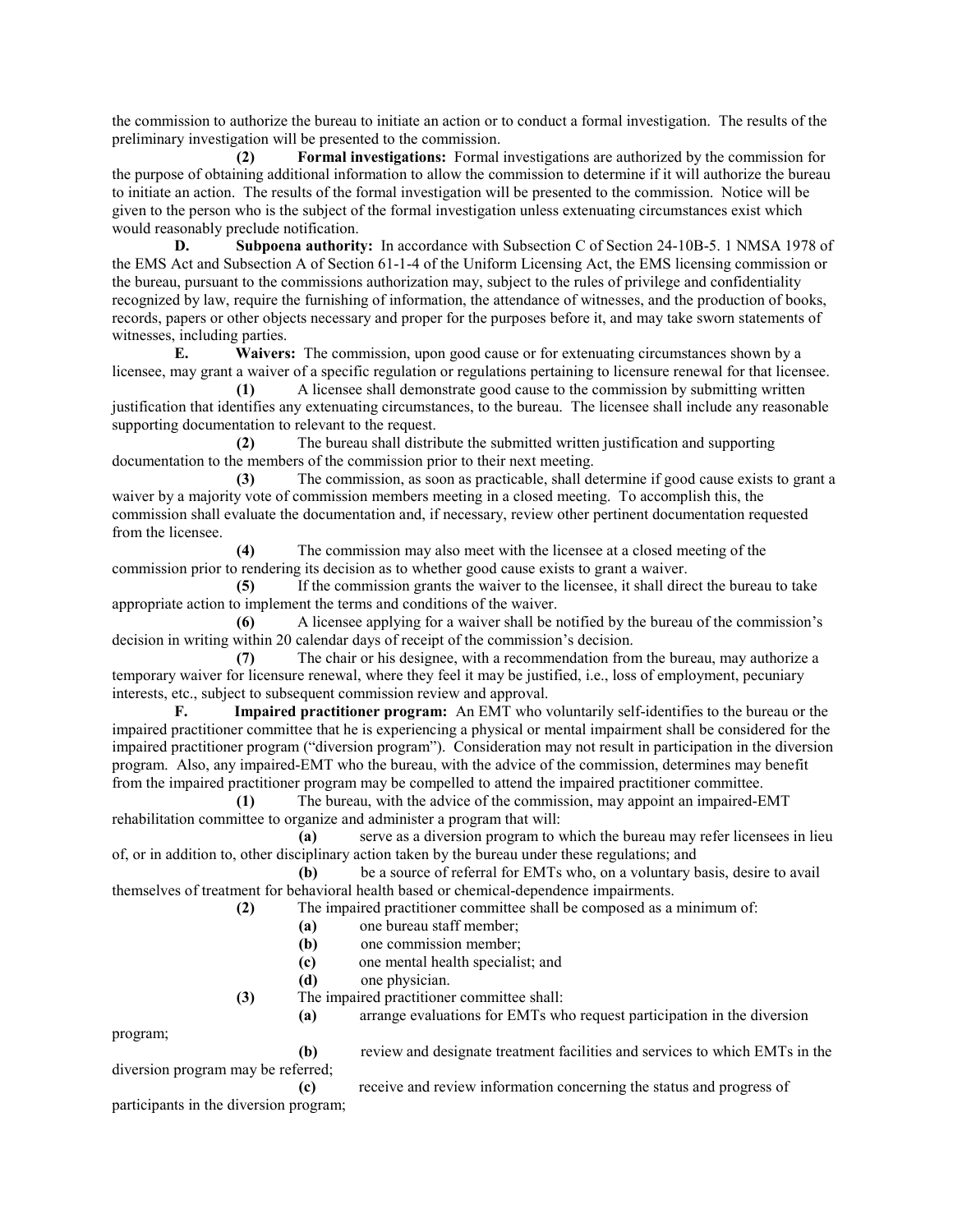**(d)** publicize the diversion program in coordination with EMS professional

organizations and the bureau; and

 **(e)** prepare and provide reports as needed to the bureau and the commission.

 **(4)** Each EMT entering the diversion program shall be informed of the procedures applicable to the diversion program, of the rights and responsibilities associated with participation in the diversion program and of the possible consequences of failure to participate in the diversion program. Failure to comply with any treatment requirement of the diversion program may result in termination of the diversion program participation. The bureau shall report termination of diversion program participation to the commission. Participation in the diversion program shall not be a defense against, but may be considered in mitigating any disciplinary action authorized by the commission and taken by the bureau. The commission is not precluded from authorizing the bureau to commence a disciplinary action against an EMT who is participating in the diversion program or has been terminated from the diversion program.

 **G. Denial, suspension, and revocation:** A license may be denied, suspended, or revoked, or may be subject to any lesser disciplinary action, in accordance with the following:

 **(1)** upon authorization by the commission, the bureau may suspend, revoke, or refuse to issue any license, or take other disciplinary action, in accordance with the provisions of the EMS Act, Subsection B, Section 24-10B-5, NMSA 1978 and the Uniform Licensing Act, Section 61-1-1, *et seq*., NMSA 1978, for any of the reasons outlined below;

 **(2)** if final disciplinary action is taken against a licensed EMS provider by the bureau, upon authorization from the commission, the bureau may publish the action in a periodical or other medium that has statewide distribution, and will notify the national registry of EMTs of the disciplinary action;

 **(3)** grounds for denial, suspension, revocation or other disciplinary action are:

 **(a)** misconduct in obtaining licensure;

 **(b)** fraud, deceit, misrepresentation in obtaining licensure, including, but not limited to, cheating on an examination or attempting to subvert the initial or renewal licensing process;

 **(c)** unprofessional conduct, whether committed while on duty or off duty, to include but not limited to, the following:

 **(i)** dissemination of a patient's health information to individuals not entitled to such information and where such information is protected by law from disclosure;

 **(ii)** falsifying or altering patient records or personnel records;

 **(iii)** misappropriation of money, drugs or property;

 **(iv)** obtaining or attempting to obtain any fee for patient services for one's self or for another through fraud, misrepresentation, or deceit;

 **(v)** aiding, abetting, assisting or hiring an individual to violate the EMS Act or these duly promulgated rules;

 **(vi)** failure to follow established procedure and documentation regarding controlled substances;

 **(vii)** failure to make or keep accurate, intelligible entries in records as required by law, policy and standards for the practice of pre-hospital emergency care;

 **(viii)** failure to report an EMS provider who is suspected of violating the New Mexico Emergency Medical Services Act or these rules;

 **(ix)** intentionally engaging in sexual contact with or toward a patient. **(d)** conviction of a felony[-or a misdemeanor involving moral turpitude, as

shown by a record of the court conviction], when the conviction relates directly to the profession or the practice of emergency medical services;

limited to:

 **(e)** negligence in the delivery of emergency medical services to include, but not

 **(i)** practicing outside the standard of care, scope of licensure or

without appropriate medical direction;

 **(ii)** malpractice;

**(iii)** incompetence, in performance of pre-hospital emergency medical functions, whether direct patient care or the administration or management of that care. An EMS provider is under legal duty to possess and to apply the knowledge, skill and care that is ordinarily possessed and exercised by other EMS providers of the same licensure status and required by the generally accepted standards of the profession; the failure to possess or to apply to a substantial degree such knowledge, skill and care constitutes incompetence for purposes of disciplinary proceedings. It shall not be necessary to show that actual harm resulted from the act or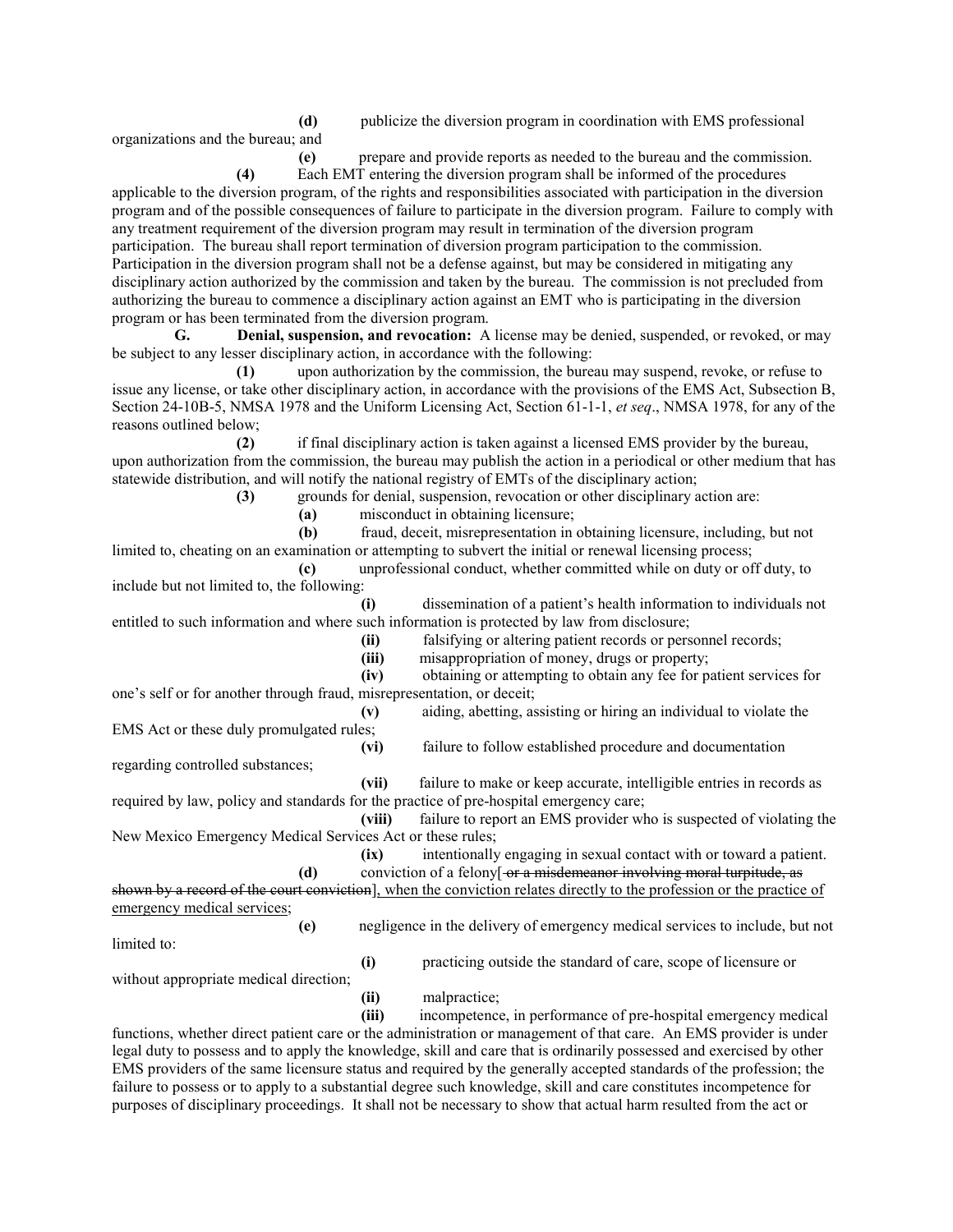omission or series of acts or omissions, so long as the conduct is of such a character that harm could have resulted to the patient or to the public;

 **(iv)** patient abandonment: patient abandonment occurs when the EMS provider has accepted the patient assignment thus establishing a provider-patient relationship and then severs the relationship without giving reasonable notice to a qualified person who can make arrangements for the continuation of care.

 **(f)** unauthorized disclosure of medical or other confidential information;

**(g)** bhysical or mental incapacity which could result or has resulted in

performance of emergency medical service duties in a manner which endangers the health and safety of the patient or others;

 **(h)** any demonstrated pattern of alcohol or other substance abuse; or any single instance of alcohol or substance abuse in the performance of emergency medical services duties;

failure to successfully complete the impaired practitioner program; or failure to meet the terms and conditions of an impaired practitioner agreement;

 **(j)** failure to meet licensure requirements;

**(k)** dispensing, administering, distributing or diversion of controlled substances, other than those authorized in the scope of practice, as defined in the New Mexico Controlled Substance Act, Section 30-31-1, *et seq*., NMSA 1978;

 **(l)** failure to report revocation, suspension, denial, or other adverse actions taken in any other state or jurisdiction affecting the ability to practice emergency medical services;

 **(m)** misrepresentation of the level of licensure or certification;

 **(n)** performing duties as a licensed EMT without being licensed by the bureau to perform the authorized scope of practice for a level of licensure, including practicing after expiration of a license;  **(o)** any false, fraudulent, or deceptive statement in any document connected

with the practice of emergency medical services, including, but not limited to, documents associated with:

- **(i)** initial licensure;
- **(ii)** renewal licensure;
- **(iii)** licensure certificates, wallet cards; or

 **(iv)** continuing education.

 **(p)** failure to cooperate with an investigation, including but not limited to, failure to furnish the commission or bureau with information requested, or to appear for an interview as requested;

 **(q)** inappropriate conduct or negligence by a licensed EMT who is also a

 **(r)** failure to comply with a judgment and order for child support or a warrant relating to paternity or child support proceedings issued by a district or tribal court, as provided in the Parental Responsibility Act, Section 40-5A-1 *et seq*., NMSA 1978;

 **(s)** failure to notify the bureau in writing of the entry against the licensee or applicant, at any time in any state or jurisdiction, of either a felony conviction, or a misdemeanor conviction involving the use, dispensation, administration or distribution of a drug, the use of alcohol, sexual contact, or the possession or use of a weapon, within 10 calendar days of the conviction;

 **(t)** intimidating, threatening, or taking any adverse action against a person for providing information to the bureau or commission, either directly or through an agent;

 **(u)** impersonating an agent or employee of the bureau; and

**(v)** issuing non-sufficient funds check for the payment of licensing related fees.

 **(4)** the provisions of the New Mexico Criminal Offender Employment Act, Section 28-2-

1 *et seq*., NMSA 1978, shall apply to disciplinary actions proposed pursuant to this rule;

registered instructor-coordinator;

 **(5)** procedures for enforcement of the Parental Responsibility Act:

 **(a)** the New Mexico human services department (HSD) shall issue to the bureau a certified list of obligors (meaning persons who have been ordered to pay child support pursuant to a judgment and order for support issued by a district or tribal court) not in compliance with their judgment and order of support;

 **(b)** upon determination by the bureau that the name and social security number of an applicant for licensure, a licensed person, or licensee, appears on the certified list, the bureau shall require that applicants for licensure:

 **(i)** provide a statement of compliance from HSD to the bureau no later than 48 hours prior to scheduled attendance at a state EMS examination site; or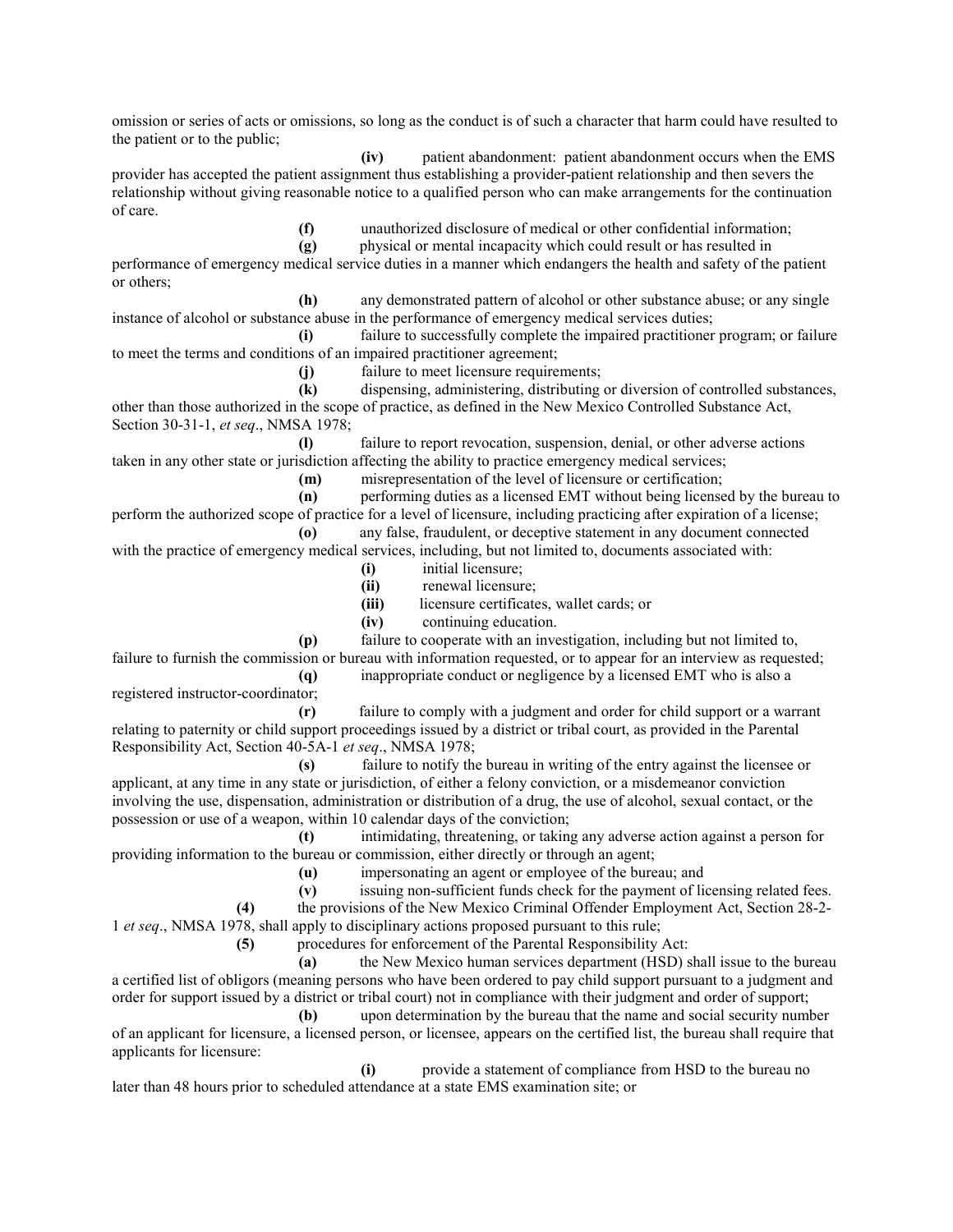**(ii)** provide a statement of compliance from HSD to the bureau no later than the close of business, 60 days from the date of the letter of notification; or

 **(iii)** if the applicant fails to provide a statement of compliance, the bureau shall be authorized by the commission to issue a notice of contemplated action to deny the application;  **(iv)** that persons currently licensed shall provide the bureau with a

statement of compliance from HSD by the earlier of the application for licensure renewal or a specified date not to exceed 60 days;

 **(v)** if the licensed person fails to provide the statement of compliance, the bureau shall be authorized by the commission to issue a notice of contemplated action to take appropriate action.  **(c)** upon authorization by the commission to issue a notice of contemplated

action concerning violation of the Parental Enforcement Act, the bureau shall serve upon an applicant for licensure or licensee a notice of contemplated action in accordance with the Uniform Licensing Act stating that the bureau has grounds to take such action, and that the bureau shall take such action unless the applicant or licensed person mails a letter (certified mail, return receipt requested) within 20 days after service of the notice requesting a hearing, or provides the bureau, within 30 days of receipt of the notice of contemplated action, a statement of compliance from HSD; if the applicant or licensed person disagrees with the determination of non-compliance, or wishes to come into compliance, the applicant or licensed person shall contact the HSD child support enforcement division;

 **(d)** in any hearing under this subparagraph, the following standards shall apply:  **(i)** a statement of non-compliance is conclusive evidence that requires the bureau to take appropriate action, unless the applicant or licensee provides the bureau with a subsequent statement of compliance, which shall preclude the bureau from taking any further action under this section;

 **(ii)** when an action is taken against an applicant or licensee solely because the applicant or licensed person is not in compliance with a judgment and order for support, the order shall state that the application, license shall be reinstated upon presentation to the bureau of a subsequent statement of compliance.

 **(e)** the secretary may also include in the order any other conditions necessary to comply with requirements for reapplication and re-issuance of licensure, including, but not limited to, requiring a surcharge fee of \$50, in addition to any other applicable fees.

 **(6) right to a hearing:** in accordance with the provisions of the Uniform Licensing Act, Sections 61- 1-1, *et seq*., NMSA 1978, every applicant or person licensed, shall be afforded notice and opportunity for a hearing, before the department shall have authority to take action, the effect of which would be to deny permission to take an examination for licensure for which application has been duly made, or to deny, suspend, or revoke a certification or license, or take other disciplinary action; exception:

 **(a)** right to expedited hearing for an immediate suspension of a person's license: the person whose license is immediately suspended may request a hearing before a hearing officer appointed by the secretary to contest the action, by mailing a certified return receipt letter addressed to the bureau within 20 days after service of the notice;

 **(b)** expedited hearing for a person whose license has been immediately suspended upon receipt of a timely request for a hearing, the department shall appoint a hearing officer and schedule a hearing, in accordance with the hearings portion of this rule.

 **(7) records management:** a licensing record is maintained for every licensed EMT in New

Mexico; any request for records maintained by the bureau will be processed in accordance with the Inspection of Public Records Act; if the bureau begins a preliminary or formal investigation, a separate confidential record will be created containing all investigatory material;

 **(a) confidentiality:** the commission and the bureau will take every precaution to insure that preliminary and formal investigations are conducted in a confidential manner; if the commission authorizes the bureau to initiate an action, all records not exempt from disclosure under the Inspection of Public Records Act, Sections 14-2-1, *et seq*., NMSA 1978, will be placed in the licensee's licensing record, if one exists;

 **(b) records confidentiality:** any files or records in the possession of the bureau, a regional office or a provider containing identifying information about individuals requesting or receiving treatment or other health services and any unsubstantiated complaints received by the bureau regarding any provider shall be confidential and not subject to public inspection; such files, records and complaints may be subject to subpoena for use in any pending cause, in any administrative proceeding, or in any of the courts of this state, unless otherwise provided by state or federal law.

 **H. Enforcement of education standards:**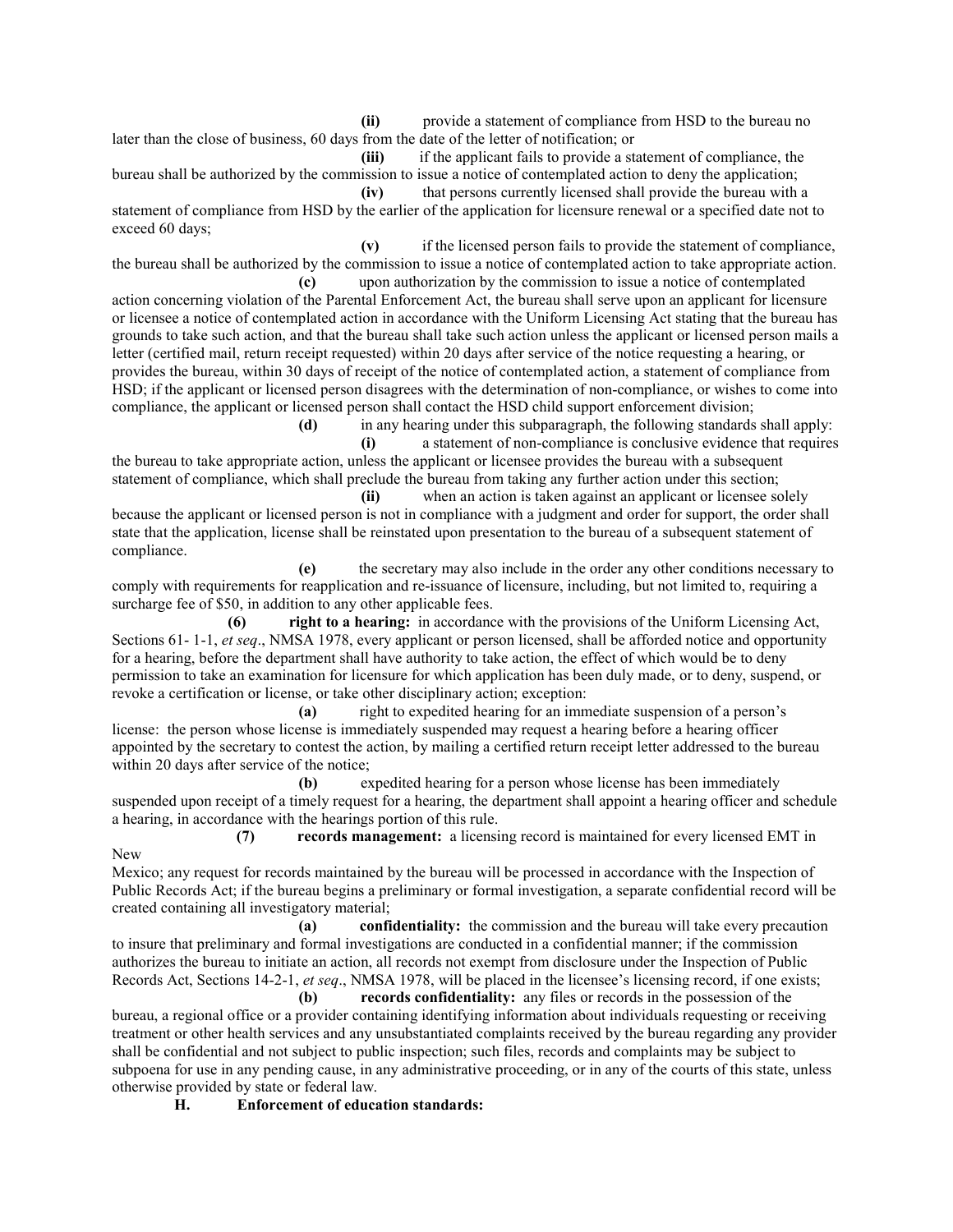**(1) Process for non-compliance:** The bureau will make every attempt to resolve noncompliance of education standards at the lowest level possible. The following process shall be utilized:

 **(a)** the bureau will notify the approved New Mexico education program, in writing, of any suspected or reported non-compliance of education standards received by complaint, report or course trends;

 **(b)** the approved New Mexico education program will provide a plan to correct items of noncompliance and will submit the plan to the bureau in writing within 30 days;

 **(c)** the bureau will re-evaluate the plan and progress reports for compliance of the education standards in three month increments until the problem is resolved; and

 **(d)** if the bureau determines that non-compliance has not been adequately resolved, the bureau may initiate an enforcement action against the education program or the licensed EMT who is an instructor-coordinator.

 **(2) Complaint/incident procedures:** Any person may communicate a complaint or knowledge of an incident to the bureau. Complaints shall be submitted in signed written form to the bureau. The bureau may begin an investigation if there is sufficient cause.

 **(a)** When a complaint is received by the bureau, written acknowledgment shall be made within 10 working days and the bureau staff shall decide whether or not a preliminary or formal investigation of the complaint shall be initiated.

 **(b)** Approved New Mexico EMS education programs being formally investigated shall receive written notification within 10 working days after a decision is made to begin a formal investigation.

 **(c)** At the conclusion of the bureau's formal investigation, the bureau may report its findings to the investigated education program in written form. If the bureau investigation warrants an enforcement action, the education program will be given a notice of contemplated action.

 **(d)** If no investigation is warranted, the education program or person filing a complaint will be notified, as determined by the bureau.

 **(3) Investigations:** The bureau shall normally conduct preliminary and formal investigations.

 **(a) Preliminary investigations:** When the bureau receives information that forms the basis for an enforcement action, it shall begin a preliminary investigation. This is a fact finding, information gathering investigation that will attempt to determine for the bureau whether justification exists to initiate an action or to conduct a formal investigation.

 **(b) Formal investigations:** Formal investigations are for the purpose of obtaining additional information to allow the bureau to determine if it will initiate an action. Notice will be given of the formal investigation, unless extenuating circumstances exist which would reasonably preclude notification.

 **(c) Confidentiality:** The bureau will take every precaution to insure that preliminary and formal investigations are conducted in a confidential manner.

 **(d) Records:** An official record is maintained for every approved New Mexico EMS education program. If the bureau begins a preliminary or formal investigation, a separate confidential record will be created containing all investigation material. If the bureau initiates an action, all records not exempt from disclosure under the Inspection of Public Records Act, Sections 14-2-1, *et seq*., NMSA 1978, will be placed in the education program's official record. Any request for records maintained by the bureau will be processed in accordance with the Inspection of Public Records Act.

 **(4) Grounds for enforcement actions:** Enforcement actions may result in an action taken against an approved New Mexico EMS education program or an instructor-coordinator affiliated with the education program. These enforcement actions may result in the following actions:

 **(a)** probation or suspension of the education program for a specified period of

time;

 **(b)** non-recognition of a education program course;

 **(c)** withdrawal of approval status of a education program by the bureau;

 **(d)** under 7.27.2.14 NMAC, a licensing action may be initiated against an

instructor-coordinator when the bureau determines that there may be inappropriate conduct or negligence; grounds for enforcement actions include, but are not limited to the following:

 **(i)** failure to comply with law or rules including but not limited to the failure to properly educate students on the licensure process; failure to comply with the education standards or noncompliance with a education standard found in these rules;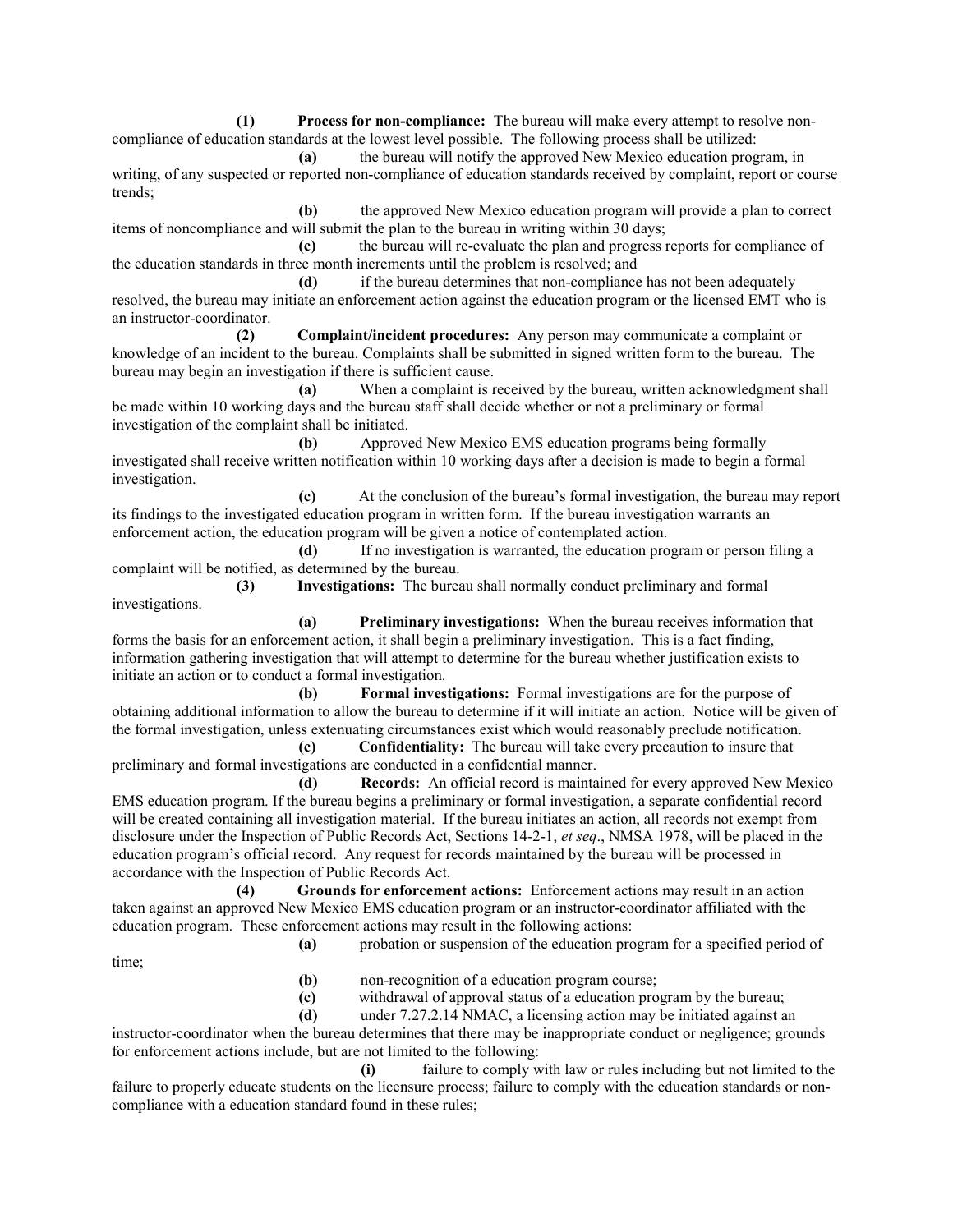**(ii)** falsifying documents to include use of any false, fraudulent, or deceptive statement in any document;  **(iii)** failure to cooperate with an investigation to include failure to

furnish the bureau with requested information, as provided by law;  **(iv)** failure of students or instructors to function within the approved

New Mexico scopes of practice, New Mexico treatment guidelines and the drug formulary, as approved by the medical direction committee;

 **(v)** failure to report required documentation including patient care data and annual education reports.  **(5) Right to appeal:** Any approved New Mexico EMS education program may appeal a

decision by the bureau to take an enforcement action.

 **(6) Notice of contemplated action:** When the bureau contemplates taking any action specified in this section, it shall serve upon the approved New Mexico EMS education program a written notice containing a statement of the grounds or subject upon which the proposed action is based and the rule(s) violated.

 **(7) Right to hearing:** The approved New Mexico EMS education program may request a hearing before a hearing officer appointed by the secretary to contest the proposed enforcement action, by mailing a certified return receipt letter addressed to the bureau within 20 days after service of the notice.

 **(8) Hearing:** Upon receipt of a timely request for a hearing, the department of health shall appoint a hearing officer and schedule a hearing, to be held in Santa Fe, New Mexico, within 45 working days of receipt of the timely request for a hearing.

 **(9) Notice of hearing:** The department shall notify the approved New Mexico EMS education program of the date, time, and place of the hearing, the identity of the hearing officer, and the subject matter of the hearing, not less than 30 days prior to the date of the hearing.

 **(10) Hearing officer duties:** The hearing officer shall preside over the hearing, administer oaths, take evidence, decide evidentiary objections, and rule on any motions or other matters that arise prior to the hearing.

 **(11) Discovery:** Upon written request to another party, any party is entitled to: obtain the names and addresses of witnesses who will or may be called by the other party to testify at the hearing; and inspect and copy any documents or items, which the other party will or may introduce in evidence at the hearing.

 **(12) Conduct of hearing:** Hearings are open to the public unless either party makes a request for closed meeting.

 **(13) Hearing officer written report and recommendation(s):** The hearing officer shall make a written report and recommendation(s) to the secretary containing a statement of the issues raised at the hearing proposed findings of fact and conclusions of law, and a recommended determination. The hearing officer or designee shall record the hearing by means of a mechanical sound recording device provided by the department for a record of the hearing. The hearing officer written report shall be submitted to the secretary no later than 30 working days after the close of the hearing.

 **(14) Secretary's determination:** The secretary shall render a final determination within 45 calendar days of the submission of the hearing officer's written report. A copy of the final decision shall be mailed to the appealing party by certified mail, return receipt requested. A copy shall be provided to legal counsel for the bureau.

[7.27.2.14 NMAC - Rp, 7.27.2.14 NMAC, 12/12/2017; A, xx/xx/2021]

## **7.27.2.16 CRIMINAL HISTORY SCREENING:**

 **A. Authority; use of criminal history information:** The emergency medical services (EMS) bureau is authorized to obtain the criminal history records of applicants and licensees, and to exchange fingerprint data directly with the federal bureau of investigation, department of public safety (DPS) and any other law enforcement agency or organization. The EMS bureau shall require fingerprinting of applicants and licensees for the purposes of this section. Information regarding felonies [and misdemeanors involving moral turpitude] may form the basis of a denial, suspension or revocation of licensure, and other disciplinary action.

 **B. Procedure for applicants and licensees:**

 **(1)** If an applicant or licensee otherwise meets the application and eligibility requirements, then the bureau shall require the applicant or licensee to submit a request to the federal bureau of investigation, DPS or a DPS designated vendor for a current criminal history screening through the national crime information center ("NCIC"). The applicant or licensee shall undergo the criminal history screening when first applying for either initial or renewal licensure after the effective date of this rule, and every four years thereafter.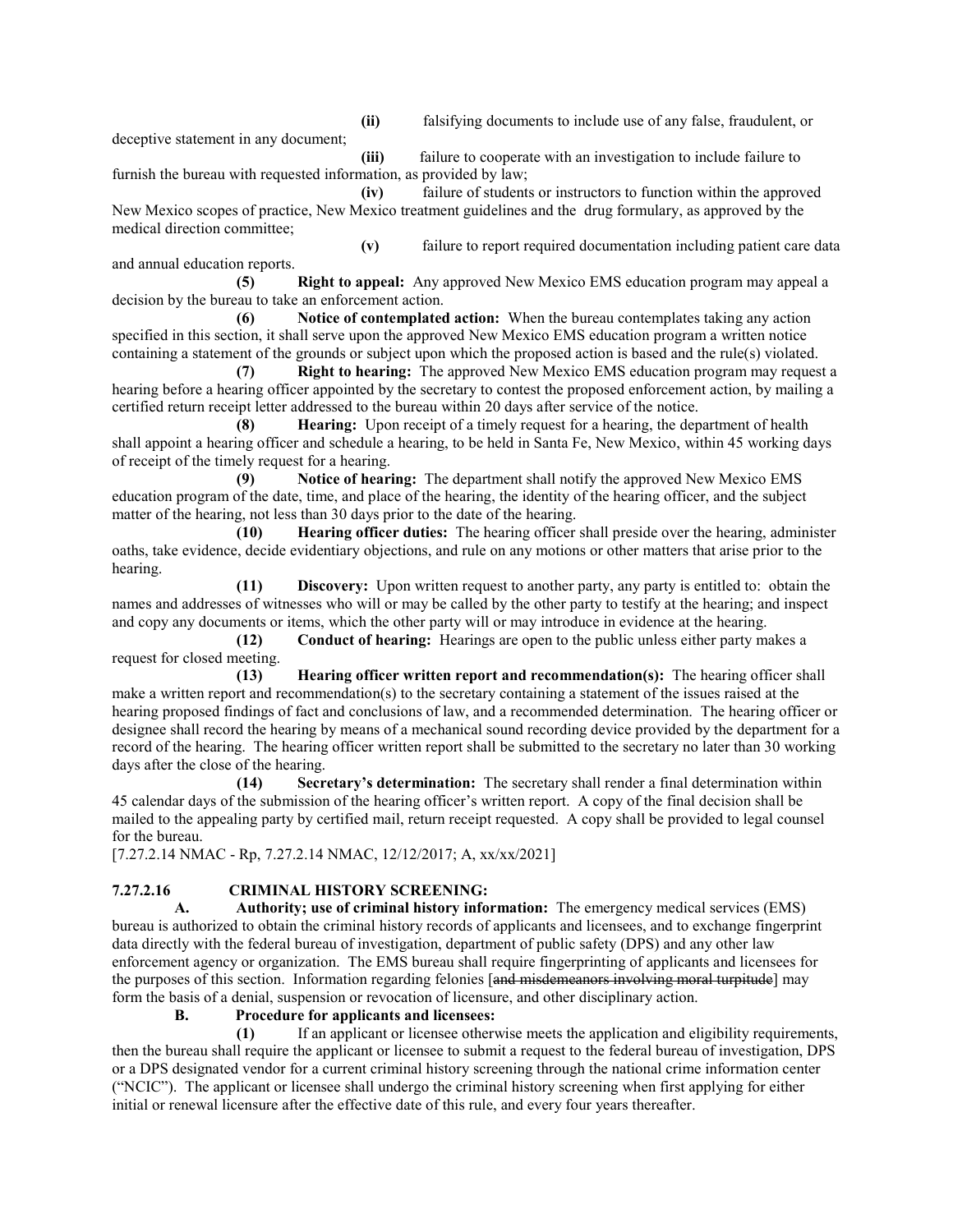**(2)** The department shall provide applicants and licensees with the department's originating agency identification (ORI) number for the purposes of criminal history screening.

 **(3)** An applicant or licensee shall provide to DPS or a DPS designated vendor a criminal background screening request, fingerprints, and supporting documentation including an authorization for release of information to the department in accordance with the procedures of DPS or the DPS designated vendor.

 **(4)** DPS or the DPS designated vendor will review state records and also transmit the fingerprints to the federal bureau of investigation for a national screening. The results of the screening will be made available to the department for review.

 **(5)** Applicants and licensees shall bear any costs associated with ordering or conducting criminal history screening. Fees are determined by and payable to DPS or a DPS designated vendor. Fees cannot be waived by the department.

 **(6)** The EMS bureau may, within its discretion, waive the criminal history screening requirements of this section for an applicant or licensee who has submitted to, and provided proof of, an equivalent criminal history screening through DPS or through the DPS designated vendor within the previous nine months and was found to have no criminal convictions.

 **(7)** The EMS bureau shall comply with applicable confidentiality requirements of the DPS and the federal bureau of investigation regarding the handling and dissemination of criminal history information.  **C. EMS bureau review of criminal history screening information:**

 **(1)** The EMS bureau shall conduct a review of applicants and licensees with an associated history of felonies [or misdemeanors involving moral turpitude]. The bureau may require the submission of additional information in writing from the applicant or licensee in order to determine whether to pursue disciplinary action. Such information may include (but not be limited to) evidence of acquittal or dismissal, information concerning conviction of a lesser included crime, or evidence of rehabilitation.

 **(2)** The Criminal Offender Employment Act, Section 28-2-1 *et seq*., NMSA 1978 shall govern any consideration of criminal records required or permitted by this section. In accordance with Section 28-2- 4 NMSA 1978 of that act, the following provisions shall apply:

 **[(a) For convictions directly relating to the EMS profession or practice:]** If an applicant or licensee has been convicted of a felony of misdemeanor involving moral turpitude], and if that conviction relates directly to the profession or the practice of emergency medical services, the department may deny, suspend, or revoke licensure, or take other disciplinary action, on the basis of the conviction(s). The burden of proof shall rest with the applicant or licensee to prove that he or she has been sufficiently rehabilitated.

 **[(b) For convictions not directly relating to the EMS profession or practice:** If an applicant or licensee has been convicted of a felony or misdemeanor involving moral turpitude, and if that conviction does not relate directly to the profession or the practice of emergency medical services, the department may deny, suspend, or revoke licensure, or take other disciplinary action, if the person so convicted has not been sufficiently rehabilitated to warrant the public trust. For purposes of this provision: the burden of proof shall rest with the department to demonstrate non-rehabilitation; and there shall be a rebuttable presumption of sufficient rehabilitation if the applicant or licensee has completed probation or parole supervision, or a period of at least three years has lapsed after final discharge or release from any term of imprisonment without subsequent conviction.]

 **[(3)](2)** Factors that may be considered by the EMS bureau in determining whether to pursue disciplinary action against a licensee or applicant on the basis of the individual's criminal history may include, but shall not be limited to:

| (a) | the total number of convictions: |
|-----|----------------------------------|
|-----|----------------------------------|

**(b)** the time elapsed since the most recent conviction;

 **(c)** the circumstances and severity of the crime(s), including whether drugs or

violence were involved;

 **(d)** activities evidencing rehabilitation, including but not limited to completion of probation and completion of drug or alcohol rehabilitation programs;

 **(e)** any false or misleading statements made by the applicant or licensee in an application or other materials; and

 **(f)** evidence concerning whether an applicant or licensee poses a risk of harm to the health and safety of patients or the public.

 **[(4)](3)** An applicant or licensee whose license is denied, suspended, or revoked, or who is otherwise made the subject of a contemplated disciplinary action based on information obtained in a criminal history background screening, shall be entitled to review the information obtained pursuant to this section and to appeal the